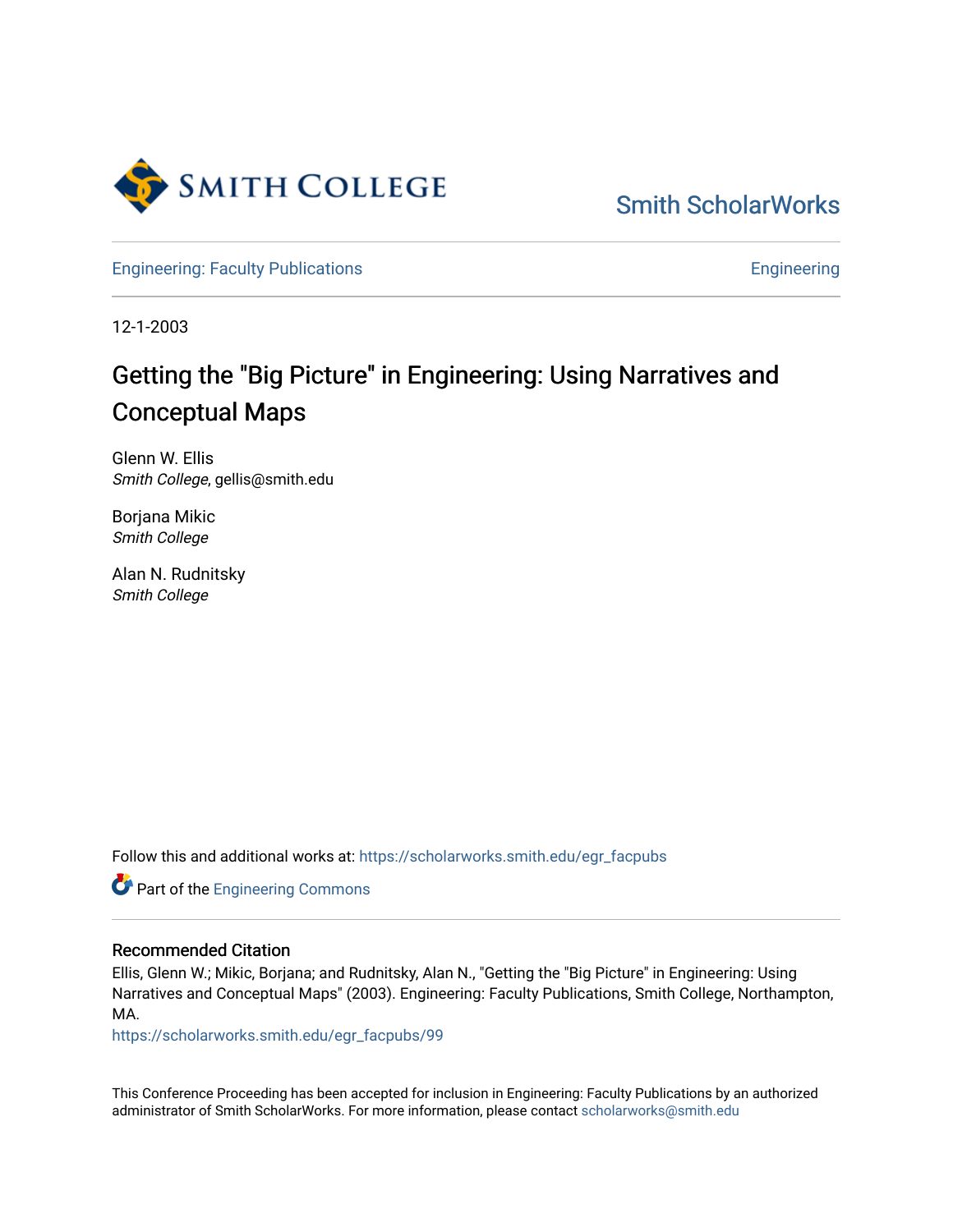# **Getting the "big picture" in engineering: Using narratives and conceptual maps**

#### **Glenn W. Ellis, Borjana Mikic and Alan N. Rudnitsky Smith College, Northampton, MA**

## **INTRODUCTION**

The Picker Engineering Program at Smith College is the first undergraduate program leading to a degree in engineering at a woman's liberal arts college. The foundation and rationale for the program conceives of engineering as connecting basic scientific and mathematical principles in the service of humanity. Thus imagined, engineering finds itself well situated at a liberal arts college. Moreover women have not been adequately represented in the field of engineering and the program at Smith College will help remedy this. The engineering program's goal is to educate engineers who are adaptable to the rapidly changing demands of society; preparing them to lead society toward an equitable and sustainable future.<sup>1</sup> The engineering faculty members realize that establishing this program and achieving these ambitious goals will require substantial innovations in pedagogy and curriculum. This paper describes some of the pedagogical approaches that are being put into place. The creation of this pedagogy is a work in progress.

All the pedagogical innovations share several goals and chief among these is that the learning be meaningful rather than rote. Too often engineering education has been organized around the teaching and learning of procedures to be applied to solving particular classes of problems. The pedagogy practiced in engineering courses typically takes a "bottom-up" approach, adding incremental bits and pieces as students tackle increasingly difficult problems. The hope is that students will eventually get the big picture. The all-too-frequent reality, however, is that students cannot transfer knowledge. This becomes evident when they are unable to solve problems even slightly different from those used for practice and instruction. The lack of transfer is even more apparent across courses. This narrowness of learning and lack of transfer is a widely recognized problem in engineering education and is eloquently expressed by Schneck (2001):

The exponential surge of material that must now be covered in engineering curricula, its rapid obsolescence, and the general trend toward more holistic attitudes in  $21<sup>st</sup>$  century education, all require that the engineer of the future be a product of a program of integrated learning – one that teaches students to use unified, deductive approaches to the creative formulation and solution to engineering problems. Moreover, successful engineering programs in the  $21<sup>st</sup>$  century university will be those that address the current void between product-oriented, skills training, and process-oriented, holistic training. That is, as engineering educators we spend considerable time teaching skills – "how to" techniques for applying the laws of physics; "cook-book" approaches for formulating and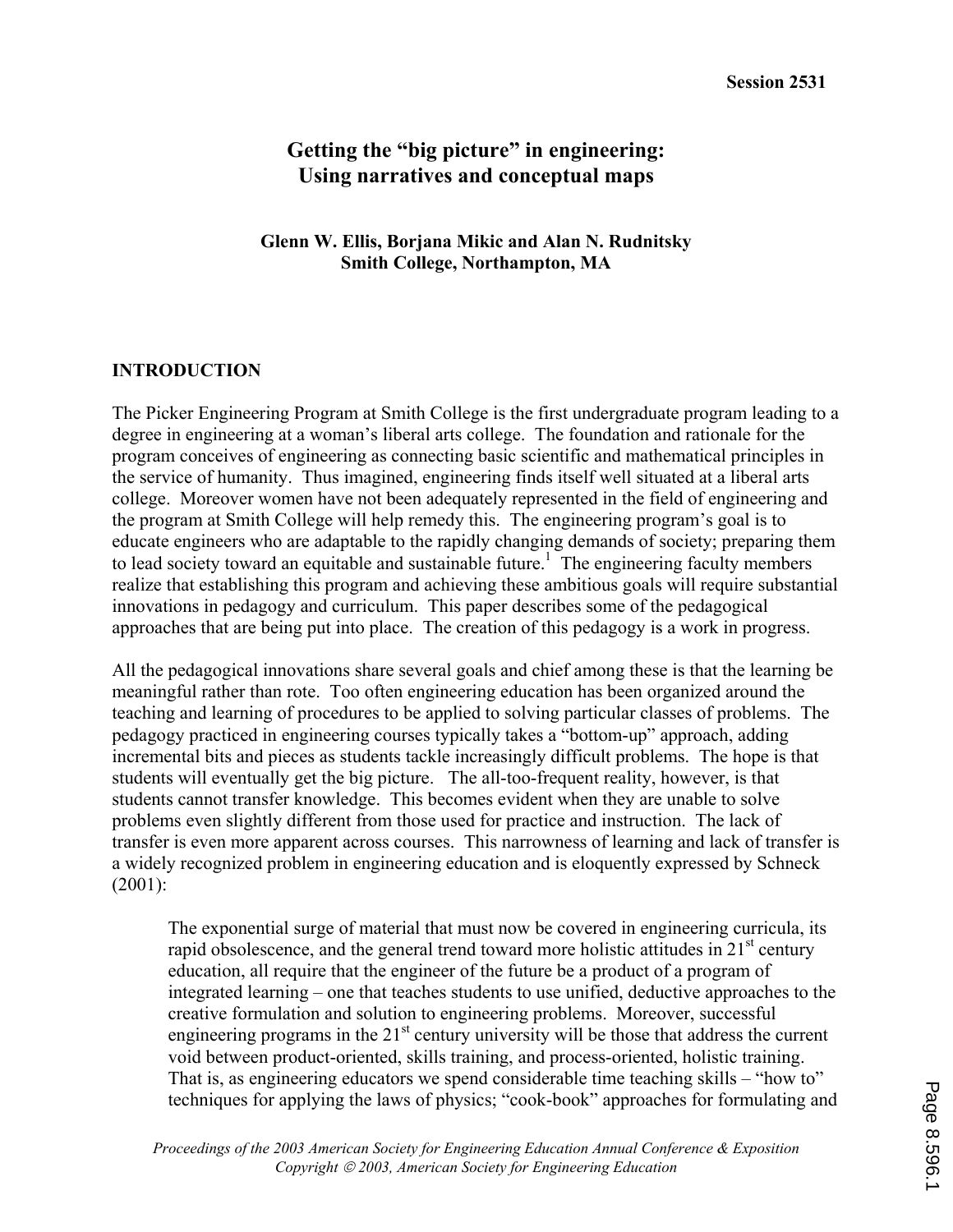solving specific types of problems; "methods" for integrating, differentiating, using vector and tensor algebra; computer "literacy;" inductive reasoning – and we do so with our own individual bias, our own approach (within the framework of a course syllabus), and our own perception of what we think the student is learning. Rarely, if ever, do we concern ourselves with the process of education, the long-term effectiveness of our efforts...  $(p. 213)^2$ 

Much of the literature of cognitive science, particularly as it is applied to instructional psychology agree on the basic requirements for meaningful learning to take place. These are well summarized by Novak  $(1998)^3$ :

- 1. Relevant prior knowledge: That is, the learner must know some information that relates to the new information to be learned in some nontrivial way.
- 2. Meaningful material: That is, the knowledge to be learned must be relevant to other knowledge and must contain significant concepts and propositions.
- 3. The learner must choose to learn meaningfully. That is, the learner must consciously and deliberately choose to relate new knowledge to knowledge the learner already knows in some nontrivial way. (p. 19)

The third of these three requirements focus on what the learner must do in order to learn meaningfully. Clearly, intentionality on the part of the learner is crucial. Even with the best of intentions, learners need to know how to process information in ways that enable them to construct meaningful knowledge. Mayer  $(2002)^4$  describes three processes in which the learner must engage for meaningful learning to take place. They are attend, organize, and integrate. Learners must pay attention to the relevant and important content, they must organize the content in a structure that is faithful to the disciplinary structure of the content, and they must integrate the content into their existing cognitive structure (i.e., knowledge).

Stepping back from this extremely brief overview of meaningful learning, it is evident that the instructional role of the teacher is very important but perhaps more important is the role of the learner. For no matter what the instructor does, if the learner lacks the prior knowledge, the intention, and/or the skills to accomplish meaningful learning; it simply will not take place.

This is not to diminish the challenges of designing effective pedagogical practices. Assessing student's existing knowledge, providing content of a high level and structured so that it is potentially meaningful, using assessment strategies that hold students accountable for meaningful rather than rote learning, creating a learning community that encourages learners to intend to learn meaningfully, and finally providing skills and tools that will assist learners in structuring and integrating content are all part of the teacher's responsibilities. The faculty in Smith's engineering program are working on numerous pedagogical fronts. The aspects of teaching that are highlighted in this paper are those that are aimed at assisting learners assume responsibility for their own learning.

We consider all the learner strategies (in contrast to teacher strategies) to be largely metacognitive in nature. By metacognitive we mean strategies that are eventually initiated by the learner and that are directed at self-monitoring and self-regulation. A metacognitive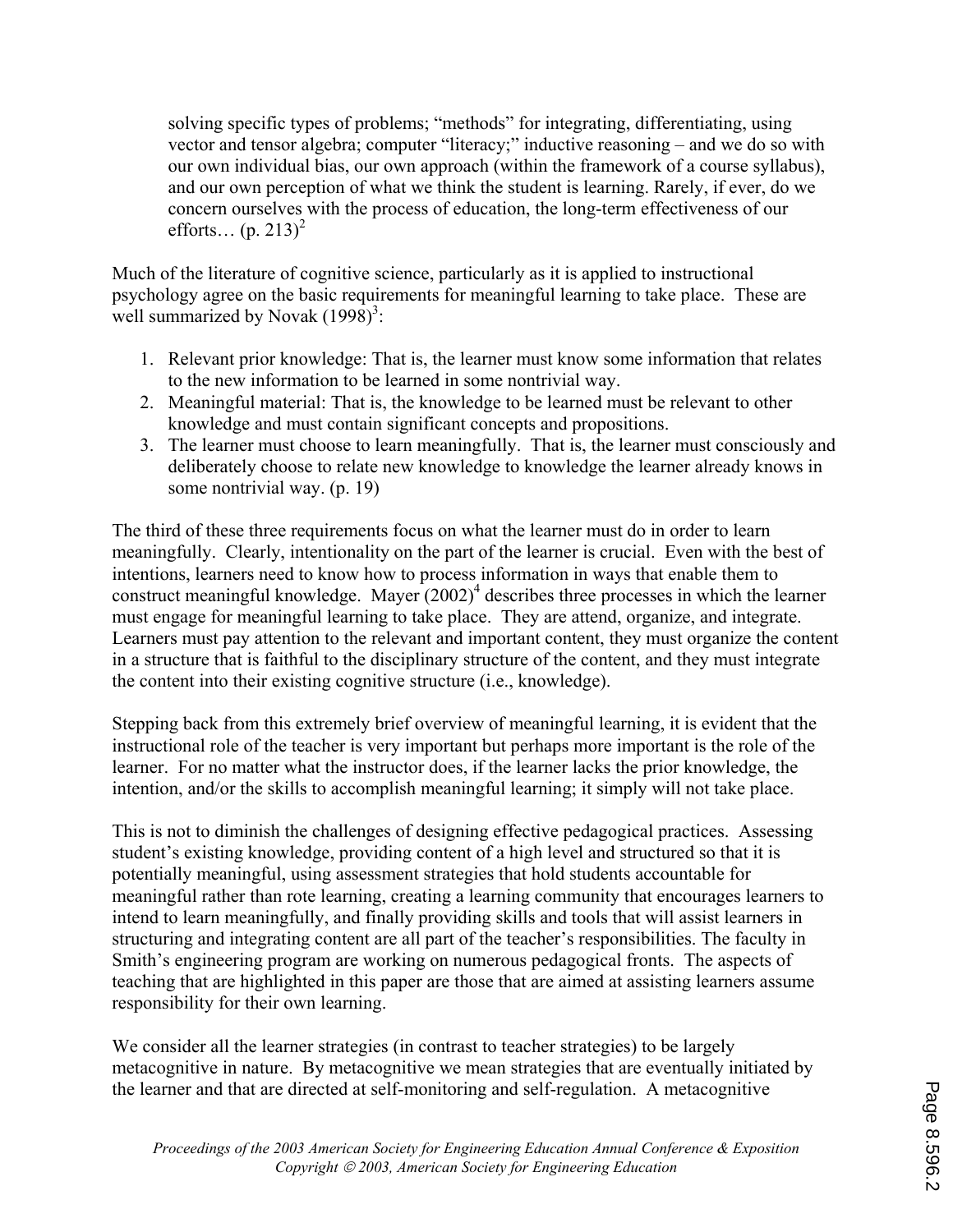approach to disciplinary instruction has been demonstrated to result in more permanent restructuring of knowledge, better retention and understanding over time, Blank  $(2000)^5$ . Achieving self-monitoring and self-regulation require not only learner intention but a repertoire of learning skills that appropriately and effectively can be brought to bear in a learning situation. Mayer (2002) identifies two classes of strategies that learners can use to facilitate meaningful learning. One he calls structure strategies. These strategies help learners think about the structure of the content they are learning. By accomplishing this, learners meet one of the conditions of meaningful learning. They acquire an organized and inter-related set of ideas, a set that they can continue to build upon rather than a hodge-podge of unconnected facts and formulae. The second class of strategy Mayer calls generative. Generative strategies help learners link new knowledge with existing knowledge. These strategies focus on productive ways of processing information, ways that involve the sort of intentions and consciousness necessary for meaningful learning.

This paper reports on the use of two strategies in two different courses. In one course, EGR 270 Continuum Mechanics I, a structure strategy is employed and in another, EGR 100 Designing the Future: Introduction to Engineering, a generative strategy is taught and then used by students. Both strategies are embedded in an instructional context that employs modeling of the strategy on the part of the teacher and also considerable social collaboration. Both modeling and collaboration have been shown to be effective methods, perhaps even critical aspects of the learning context, for helping students learn and incorporate metacognitive skills and knowledge (see Volet  $(1991)^6$ , Biggs  $(1987)^7$ , Winograd & Hare  $(1988)^8$ ).

The structure strategy involves the use of concept maps. Concept maps are not a new phenomenon in education or in engineering education. Smith  $(1987)^\circ$  argues for the importance of helping (engineering) students understand the nature and structure of knowledge and also an understanding of how humans learn if (the student's) learning is to be meaningful. He finds concept mapping a worthwhile heuristic for helping experts make their own understanding more evident to learners and for helping learners better understand the structure of knowledge. McAleese  $(1998)^{10}$  finds that using concept maps predisposes learners to consider and make relationships among concepts.

The generative strategy was based on the use of student narratives. In writing a narrative that expresses their understanding of course concepts, students must put those concepts into a form that make sense, that is, that communicates. Doing this requires students to relate course ideas to their existing knowledge. Egan  $(1986^{11}, 1997^{12})$  views teaching as storytelling and finds that the structural (and familiar) features of story or narrative assist students in understanding ideas. Rosen  $(1986)^{13}$  sees narrative as being a primary and irreducible form of human comprehension. Bruner  $(1986)^{14}$  finds narrative, the telling of stories, to be the primary mode for humans to express their understanding about the world. Korgel  $(2002)^{15}$  reports on the use of student journals to promote independent thought and deep levels of understanding in the engineering curriculum.

What follows are descriptions of these instructional practices in the two courses.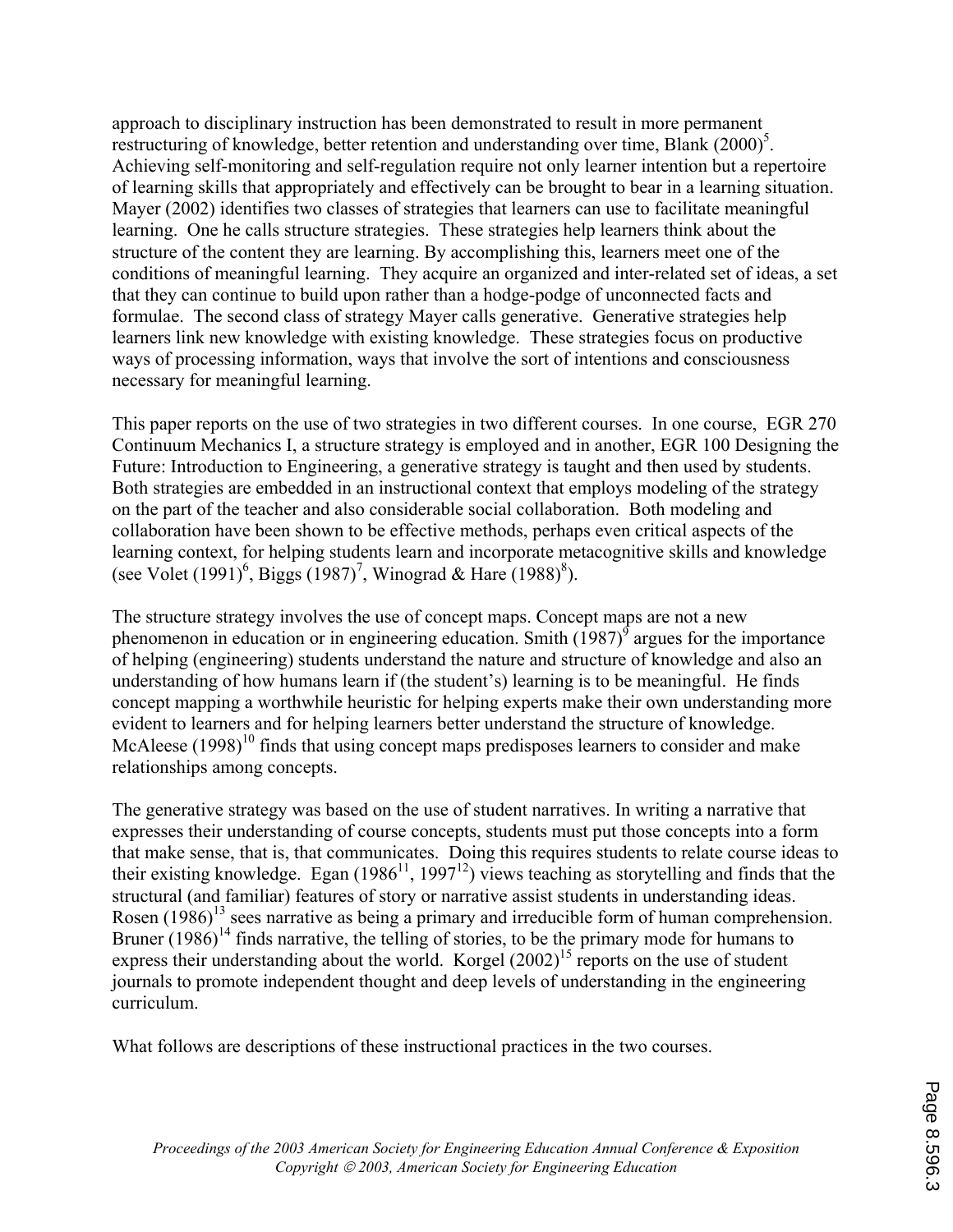## **CONTINUUM MECHANICS**

Continuum Mechanics I, EGR 270, is a four-credit, semester-long course that is largely populated by sophomore engineering students. The aim of the course is for students to develop a strong conceptual understanding and problem-solving skills in a variety of topics related to the mechanical behavior of a continuum. Topics include 2-d and 3-d equilibrium, shear and bending moment diagrams, rigid body dynamics, vibrations, and an introduction to stress and strain.

## **The Need for Conceptual Maps and Narratives**

Introductory engineering mechanics courses apply only a few fundamental concepts (such as Newton's Laws) to a wide variety of mechanical systems. It is all too easy in such a course to teach for and have students learn problem-solving procedures while either losing sight of how these procedures relate to fundamental concepts or never really paying attention to the fundamental concepts in the first place. This type of learning results in students who are unable to apply their knowledge outside of a limited domain of idealized situations; it also inhibits future learning because students do not organize their understanding of concepts in a way that will facilitate continued learning. In addition, it can be difficult for students to see how the details of the content fit together within the course, with other courses and with their own educational goals. By integrating elements of what are often three separate courses— Engineering Statics, Engineering Dynamics, and Mechanics of Materials—into one course and making explicit use of conceptual frameworks to manage the relationships among these elements, EGR 270 is designed to help students see the big picture of how materials behave early in their education. The overarching framework used in EGR 270 represents how the mechanical behavior of an object is related to the loading, material, and geometry of the object. This representation and use of this framework comes in two forms, a conceptual map and a narrative.

Representing ideas and their relationships in explicit ways was not only used to emphasize overall course structure but to illustrate the relationships among ideas in more highly focused ways. Though a course in Newtonian mechanics is a prerequisite, students typically enter EGR 270 not having meaningfully learned the concepts in mechanics and cannot apply them to unfamiliar situations. This is not surprising since most introductory physics textbooks will often devote 10 or more chapters to the subject with little emphasis on how the content presented in those chapters relate to each other. Thus students typically begin the study of engineering mechanics having seen and applied many topics in mechanics, but rarely see how the concepts and problem-solving procedures fit together. When confronted with the non-idealized, realworld problems that face engineers, they often do not know how to proceed. In an attempt to address this, students were provided with a conceptual map, referred to as the dynamics map, to help them understand and apply Newtonian mechanics. The dynamics map was intended to help students organize concepts and provide a starting point for solving problems.

#### **The Conceptual Frameworks**

The course conceptual map initially used in EGR 270 is shown in Figure 1. During the process of developing the map several points became apparent. First, there are a variety of ways that the knowledge can be structured and each involves simplifications of the actual complex relationships. The goal is not to develop the most comprehensive map, but the map that most effectively facilitates learning. Second, the development of the map is an iterative procedure that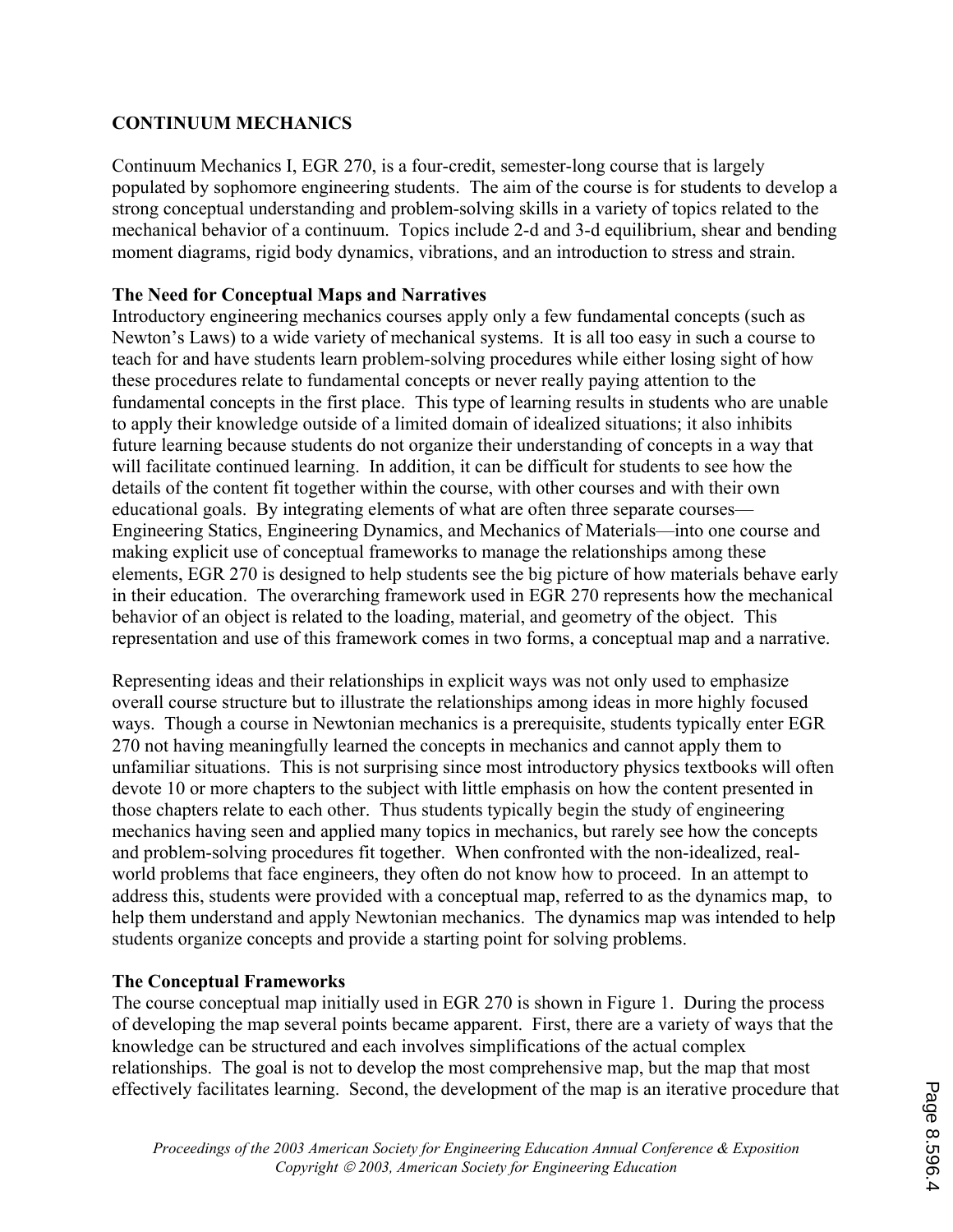is best accomplished in collaboration with individuals who are not necessarily subject matter experts. Experts often fail to realize the tacit knowledge they possess that needs representation in a map for students. Individuals who understand the nature and purpose of conceptual representations can point out areas that lack clarity or need to be further developed. Third, as students increase their understanding, it is useful to introduce increasingly sophisticated concept maps. Proceeding in this way also serves to decrease the initial intimidation that some students expressed at seeing a course's entire structure represented at the beginning of the semester.

Among the important conceptual features included in this map (see Figure 1) are the following:

- Grouping factors that affect the mechanical behavior of an object into three major areas material, geometry and loading. These areas are grouped as being internal or external to the object.
- Labeling the nature of the connections between concepts.
- Identifying locations on the map where concepts are quantified.

Several weeks into the course, this initial map was revised. The need for revision became apparent when students were assigned a project to analyze the structural safety and efficiency of the Washington Monument. Their questions and the ways they were putting concepts together required a map that more accurately reflects how an engineer uses the concepts (see Figure 2). The revised map more effectively shows how loading and geometry are combined to calculate internal forces and stresses. The emphasis on grouping concepts as internal and external to the object was replaced with an emphasis on how the concepts are combined in structural analysis.

In addition to the course concept map, a second concept map for dynamics (see Figure 3) was also used extensively. In this map the variables measuring linear and rotational motion are related to each other and to their causes. Because the map relates time-varying forces to timevarying motion, it helps students think beyond the equations of constant acceleration to more generalized motion. It is also useful for illustrating the parallel relationship between the causes of linear motion and the causes of rotational motion. A more detailed description of this map and how it is used to teach physics is given in Ellis and Turner  $(2003)^{16}$ .

#### **Implementation**

The use of concept maps began on the first day of class. Before seeing the map, students worked on a group activity listing the variables that affect the structural safety of a bridge. This activity demonstrated both for the teacher and the students themselves that they possessed considerable knowledge of the importance of material, geometry and loading for bridge safety, and also insight into how each affected the safety of the bridge. For example, students identified that the magnitude, direction, and location of the loading are important factors. Many groups also noted more advanced concepts such as the spatial distribution and time-varying properties of the loading as affecting the bridge safety. What the students did not know was how to quantify the effect of each variable (a major course content area) and how all of the many variables were related to each other. After completing this exercise, the class was introduced to the course concept map as the instructor essentially constructed the map by using each of the variables that they listed. This may well have resulted in increased self-efficacy since students saw that their ideas were, in fact, the basis for the course.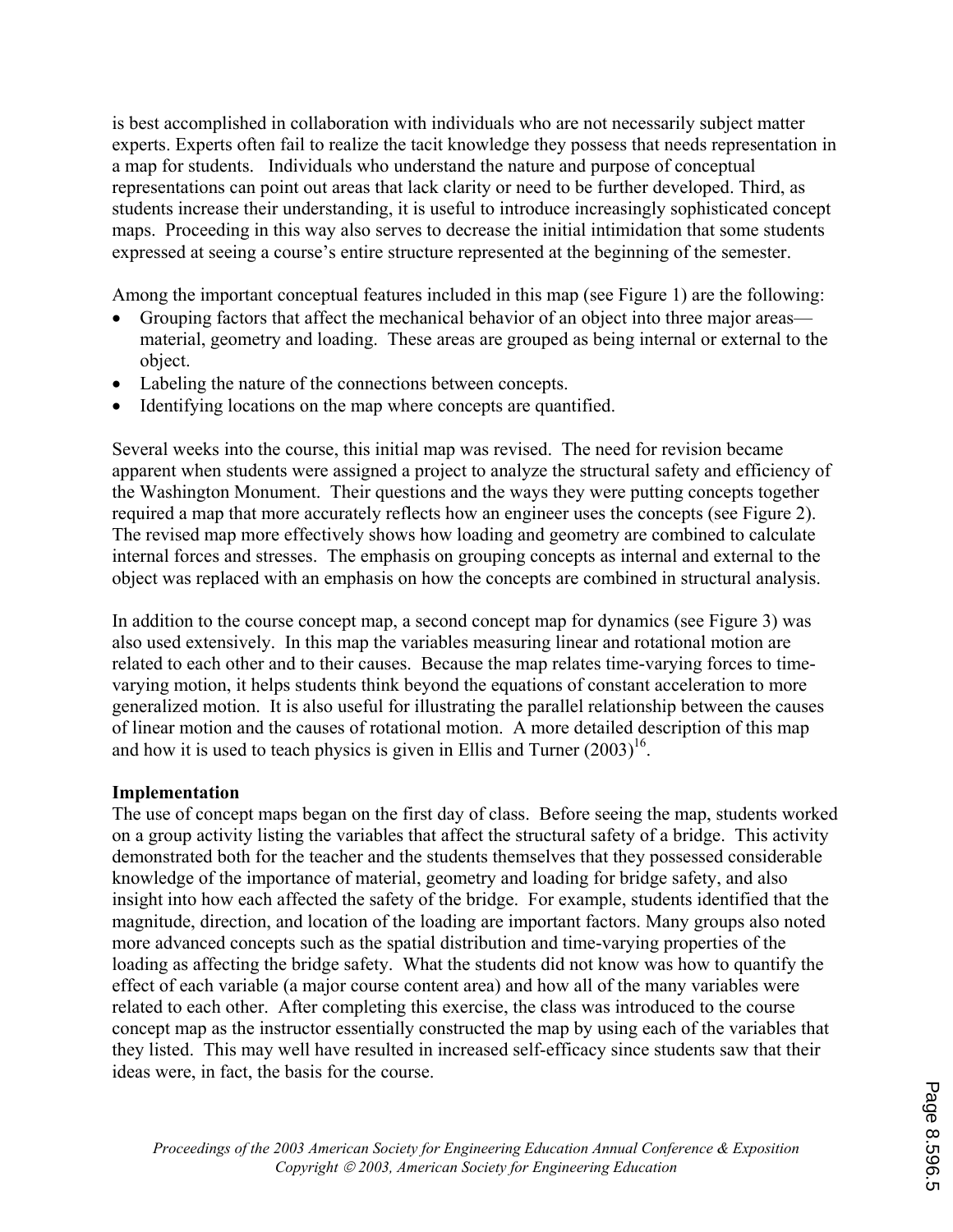Throughout EGR 270 the course concept map was revisited regularly as each new topic was introduced. The purpose of using the map at these times was to help students understand why they were learning each new topic, how the new topic fit in with the other topics already learned and where, conceptually speaking, they were headed in the future. The map was particularly useful for introducing transitions between seemingly unrelated topics. For example, many textbooks jump back and forth between the study of geometric properties (e.g., centroids and moment of inertia) and the study of loading and equilibrium. The concept map helped students properly organize their new knowledge.

Because the course concept map helps student see the big picture, it is most useful when students work on big-picture activities. For example, the Washington Monument project required students to synthesize all of the concepts presented in the course and apply them to a complex, real-world situation. Devising an analysis strategy and sorting through available data for relevance are two of the major challenges that face students as they begin the analysis. Because these are big-picture issues, the concept map helped bring order to what would otherwise have been an overwhelming amount of data, equations, and concepts. The map was referred to constantly by the instructor and the students during any presentations, discussions, or extra help sessions relating to the project. Thus in addition to serving as an organizing tool, it also served as a communication tool by providing a common reference for everyone.

Another major use of the course concept map was to help students understand where assumptions and idealizations occur and their effects on other variables. For example, Figure 2 shows that stress theories are used to quantify the relationships used to compute stress distributions from the internal force/moment distributions and geometry. As students continue in their education, they will learn increasingly sophisticated stress theories that will result in more realistic stress calculations. Because the flow of calculations in Figure 2 is from bottom to top, it is clear that changing stress theories will affect the computation of an object's behavior. These theories will not, however, affect variables that are lower on the map (such as the distribution of internal forces/moments).

The more focused dynamics map (see Figure 3) was used as the focal point of a review of Newtonian mechanics and as an aid for solving rigid body dynamics problems. To solve problems, the students used the map to locate the variables that were given in the problem statement and that needed to be calculated. The path between the variables was then identified as the solution procedure. For example, if the forces on a tire with a fixed axis were given and the angular displacement needed to be found, the solution path would be to (1) draw a free-body diagram to calculate  $\tau_{net}$ , (2) relate  $\tau_{net}$  to  $\alpha$  using  $\tau_{net} = I\alpha$ , (3) integrate  $\alpha$  to find  $\omega$ , and (4) integrate ω to find θ. They could also choose an alternative solution procedure by taking the impulse-momentum path relating  $\tau_{net}$  directly to  $\omega$ . In fact seeing that either path could be used for solving problems surprised many students who entered the course not understanding the relationship between Newton's Second Law and impulse-momentum. Although students had never seen the map in a physics course, they still chose to use it extensively. When presenting solutions in class, solving homework problems or asking questions in class, the map was constantly referred to by the instructor and teacher. Again, because of the complexity of applying theory to real-world projects, the map proved to be particularly useful in a project requiring students to videotape and analyze their own motion.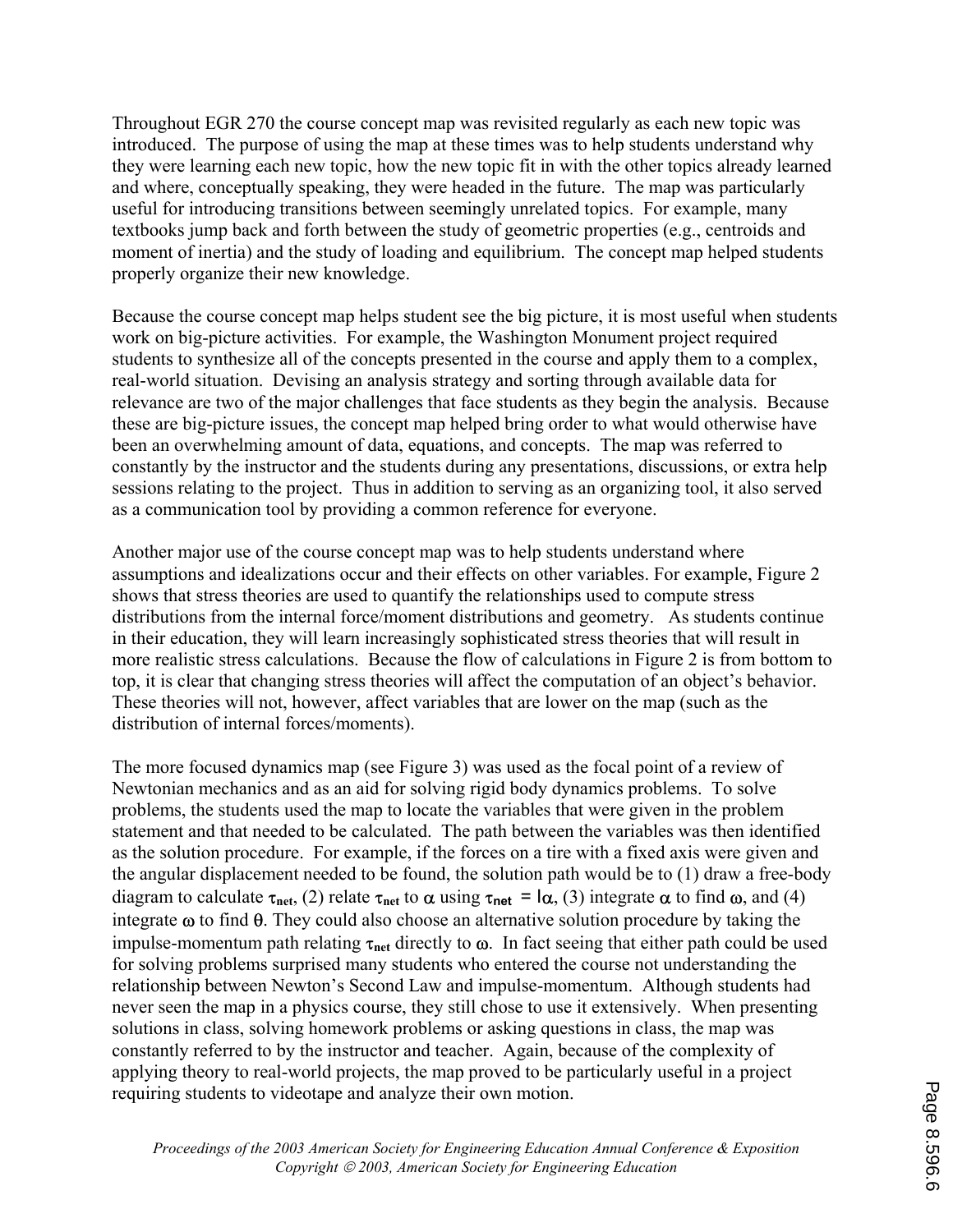#### **Evaluation**

All 27 students were asked to complete a pre- and post-course attitude survey, a mid-semester survey on the effectiveness of the instructional strategies used in the course, and a post-course survey on achievement of course goals. Two student focus groups covering all aspects of the course were also convened at the end of the course. All the evidence indicated that most of the students had a positive experience in the course. Students generally perceived that the educational objectives for the course were met (see Table 1). Student confidence increased dramatically. At the beginning of the semester only 11% of the students in the class agreed or strongly agreed with the statement, "I feel confident in my skills, abilities, and knowledge in engineering." At the end of the course, 81% agreed or strongly agreed. The number of students who agreed or strongly agreed with the statement, "I am committed to a career in engineering" rose from 56% to 69%.

Students perceived Objectives 1, 2, 3 and 5 to be the most effectively achieved. These were also the objectives in which concept maps played the largest role. But how much of the success in meeting these objectives was due to the use of conceptual frameworks? In a mid-semester survey students were asked to rate the effectiveness of a variety of instructional strategies used in the course. Their responses for the course concept map and narrative and the dynamics concept map are shown in Table 2. The majority of students found both maps to be helpful. The course concept map and narrative were often mentioned as helpful for seeing the "big picture." Their helpfulness for showing direction, providing perspective, telling why you are doing things, and providing a sense of what the class is about from the beginning were also mentioned. Only two students expressed a negative opinion—one thought that they were confusing and the other did not think that they were useful. Student response to the dynamics concept map was more effusive as students used terms like "extremely" and "very helpful" more often than for the course concept map and narrative. The dynamics framework was cited as being useful for showing the relationships among formulas and concepts, synthesizing information, clarifying concepts, and setting up problems. No student expressed a negative opinion of the dynamics concept map.

At the end of the course two focus group meetings were held, consisting of 5 and 7 students and led by a moderator unconnected to EGR 270. Although the focus groups discussed many aspects of the course, they were specifically asked to comment on the course concept map. Typical comments on its use are:

*"Yeah, he used that a lot…When we would go to different topics, like we'd start a new unit…he would just relate back to it…and see where we're going in the math, and things could be related to when we get to fluids and materials…it was helpful."* 

*"I think the concept map is…in your head, where you just suddenly click: oh, everything is linked!"* 

*"It was nice to see that what you were doing was actually…something to be used later on that you would need, not just doing something with no end, no goal…"*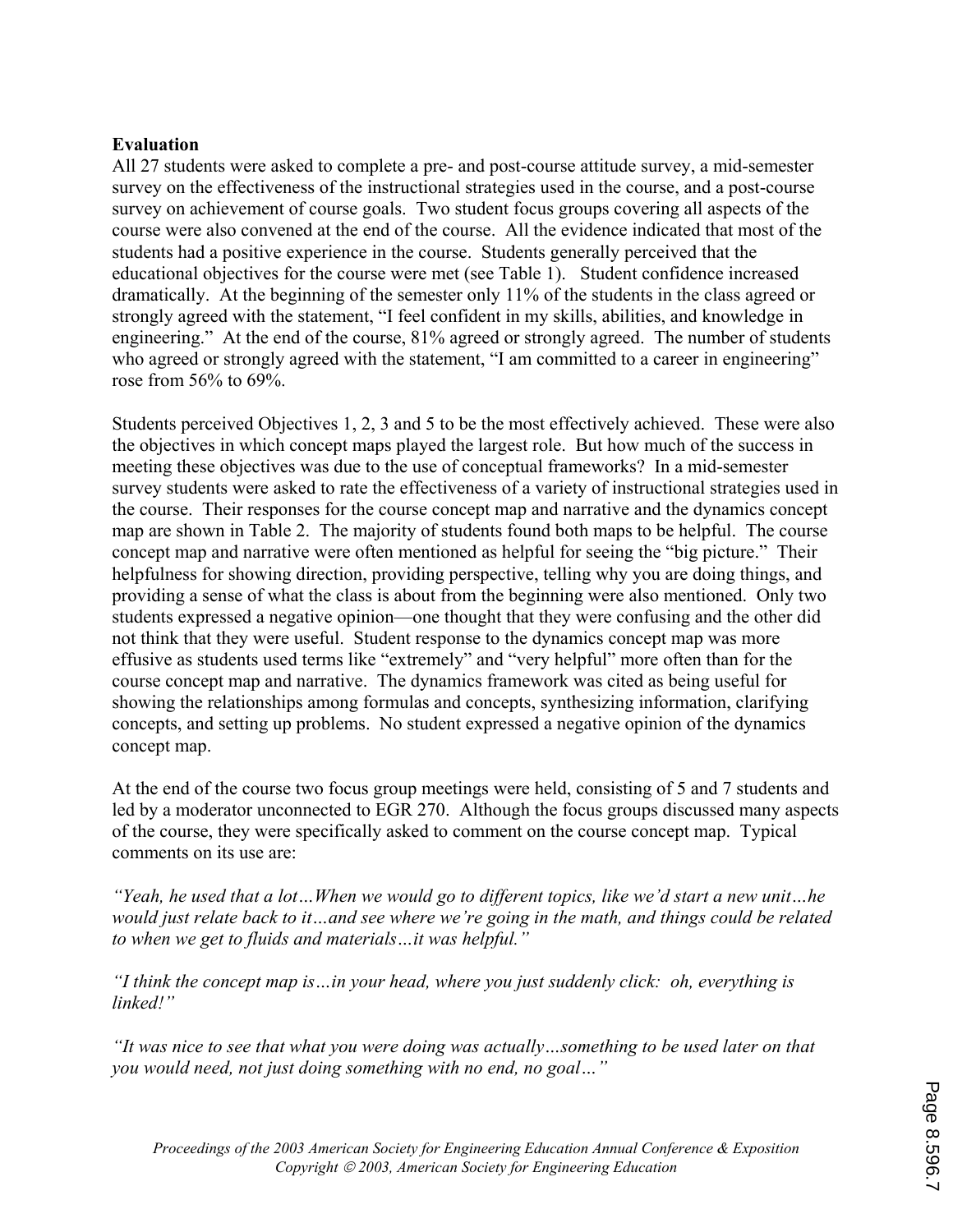*"…the fact that he keeps on bringing it back in—after a while you're like…I'll listen to what you're talking about. And it is helpful… I think now, at the end of the course, it definitely makes perfect sense to have that."*

One student compared her experience in EGR 270 to a course in materials that she had taken at a university. She describes the university course as:

*"It's on materials…and all the professor does is tell us how to read a graph and then derive equations, and you derive equations for an hour every day, and he doesn't ever tell us what they're for…"* 

And then compares it to EGR 270:

*"And in this course [EGR 270], you always know what you're doing, and he makes a point at every new chapter to go through the concept map and [says] 'so we learned how to do this, which means we can now do this, which relates to this, and it makes everything make sense.' So you're able to say, 'Even if I don't understand the math, this is what it's for.'"* 

One common concern raised by a number of students in the focus groups was that it was intimidating to start the course with the map. One said,

*"At the beginning of the course I was nervous about the concept map, because half the words I didn't even understand, so I knew that it wasn't until this point [the end of the course] that I would actually get it."* 

Another student commented,

*"It has to be introduced at the beginning. You have to know what all these things are that this course is [going to] cover; whether or not it's overwhelming is irrelevant, because you do cover all of that. But there is no way to introduce it in which I wouldn't immediately discount it and then later on realize that it was important."* 

## **Summary and Conclusions**

A concept map and narrative illustrating the relationship between the mechanical behavior of an object and the factors that affect that behavior were used to help students organize concepts presented in an introductory continuum mechanics course to see the big picture. A second concept map on dynamics was used to help students integrate the dynamics concepts and provide guidance in solving problems. Students perceived both maps as being helpful in their learning.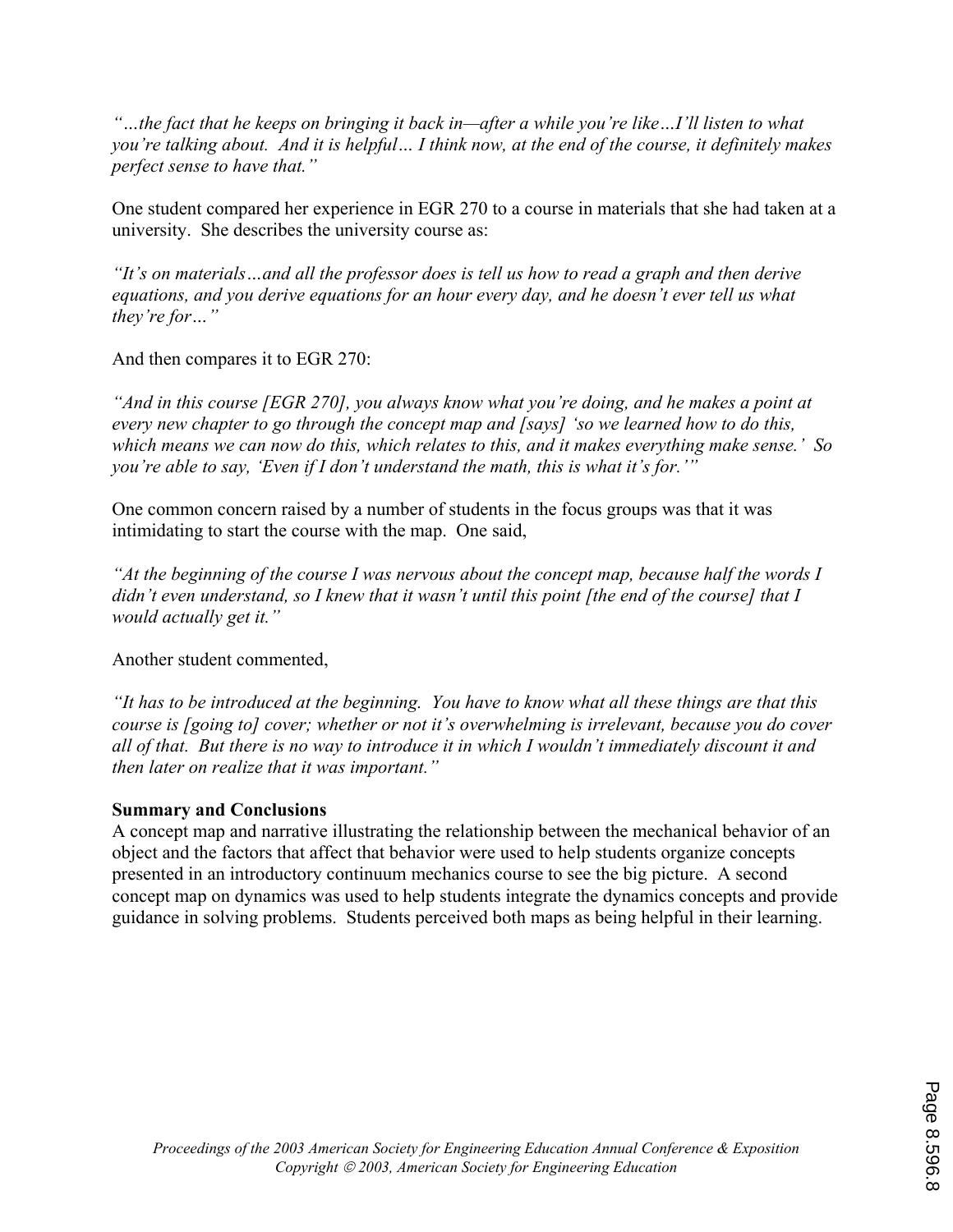## **INTRODUCTION TO ENGINEERING**

EGR100 is a four credit, semester-long course intended for first year students interested in engineering. The aims of the course are for students to develop a sound understanding of the engineering design process through a semester-long team-based design project; to be able to apply formal design tools and work effectively in teams; to effectively communicate ideas, designs, and analyses orally, visually, and in writing; to begin to consider the impact of engineering in a global and societal context; and to develop ones own views on the nature of engineering. For a detailed description of the course and its design component please see Mikic & Grasso  $(2002)^{17}$ . This year, fifty students enrolled in EGR100, and the course was taught by four instructors, each assigned to one of four sections. Each section used the same assignments, format, and grading rubrics. Instructors met on a weekly basis to discuss course logistics, delivery, and grading issues.

## **Purpose of and Instructions for Narratives**

In prior years, students had expressed concern that the majority of their course grade was dependent on group work. In an effort to provide greater opportunities for individual student work, students were asked to write a narrative essay on the nature of engineering. Specifically, students were instructed as described in Figure 4. The two essential elements of the narrative were that students attempt to describe their current views on the nature of engineering as well as how they see themselves in relation to this field. In particular, students were encouraged to articulate their "big-picture" educational and life goals, and how they believed engineering might be an appropriate vehicle for achieving these goals. Students were also told that it was expected that these views would evolve over the course of the semester and beyond.

While one expressed purpose for using the narratives was as an assessment instrument, the other purpose was more instructional in nature. By asking students to reflect on and express the state of their knowledge, the narrative called attention to the importance of constructing meanings that encompassed all the content of the course and, moreover, related that content to their existing knowledge.

#### **Implementation and Evaluation**

Students were required to complete three versions of the essay. The first version was due during the second week of class, the second at mid-semester, and the third during final exam week. Only the final version of the narrative received a grade, although all three versions received extensive written feedback from the instructor. The official grade on the assignment was meant to reflect the extent to which a student's thoughts, level of sophistication and breadth of issues addressed changed over the course of the semester.

Assessing something like a narrative is challenging. To help with this, the instructor in one section used the assessment rubric shown in Figure 5 as a way of evaluating changes that occurred between the first and third versions of the narrative. The rubric addressed three main areas: (1) writing style; (2) content indicators; and (3) metacognitive indicators. Writing style scores were based on the extent to which the narrative was written as a coherent essay rather than a collection of random thoughts and ideas. Content scores assessed the extent to which the following topics were identified as being relevant to engineering: communication;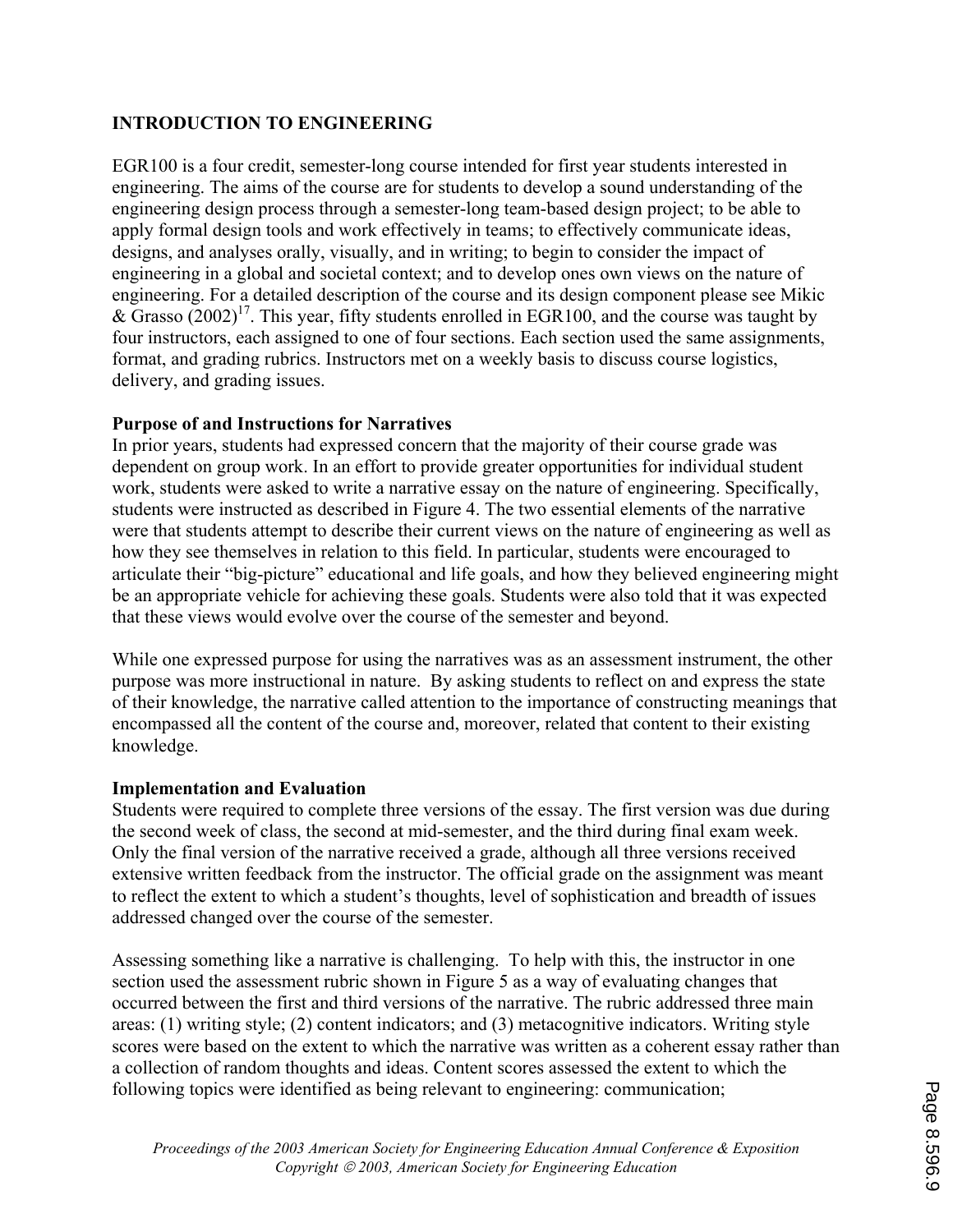design/creativity/teamwork; analysis and problem solving; ethics/professional responsibility/societal context and impact; basis in math and science; breadth of activities and roles for engineers; and the level of sophistication of response (nuanced vs. black/white). Lastly, metacognitive scores assessed the following reflective practices as exhibited within the narrative itself: articulation of ones own values and goals for what she hopes to achieve with engineering; identification of potential conflicts between ones own values and those perceived to exist within the larger culture of engineering; connections made to ones own life experiences; connections made to non-EGR100 engineering topics and examples; connections made to the curriculum (engineering or otherwise); and self-identification as an engineer/development of a sense of ownership. First and final versions of all fourteen narratives in one section were evaluated using this rubric. In addition, all fifty students were asked in the anonymous end of semester survey to assess the educational value of the narrative essay.

## **Student Perceptions of Educational Value**

Overall, EGR100 students rated the educational value of the narrative essay as follows: 10% gave it zero value, 10% rated it as low, 43% medium, and 37% as high. Breakdowns were comparable in all four sections. Interestingly, even students who rated the educational value as low expressed in their comments that the assignment was valuable. For example, two 'low' raters commented;

 *"'Educational value' was low. They had a lot of value in encouraging me to reflect on my future as an engineer in a more personal way."* 

*"The narrative essay allowed for me to reflect on my thoughts on engineering and re-evaluate my choice of career. Aside from personal thinking and evaluating, the essay was not teaching me anything new."* 

It seems likely that students interpreted "educational value" to mean directly connected to the problem solving work of the course.

More representative comments included the following:

*"Makes me think more critically about my reasons for wanting to be an engineer"* 

*"Good … evidence of obvious development of concept of engineering and how it relates to us individually."* 

*"I enjoyed this … and learned a lot through the process"* 

*"I can see myself progress through writing the narrative essay"* 

*"It taught me a lot about myself"* 

*"It definitely helped me understand engineering as a whole, as well as my part in it"*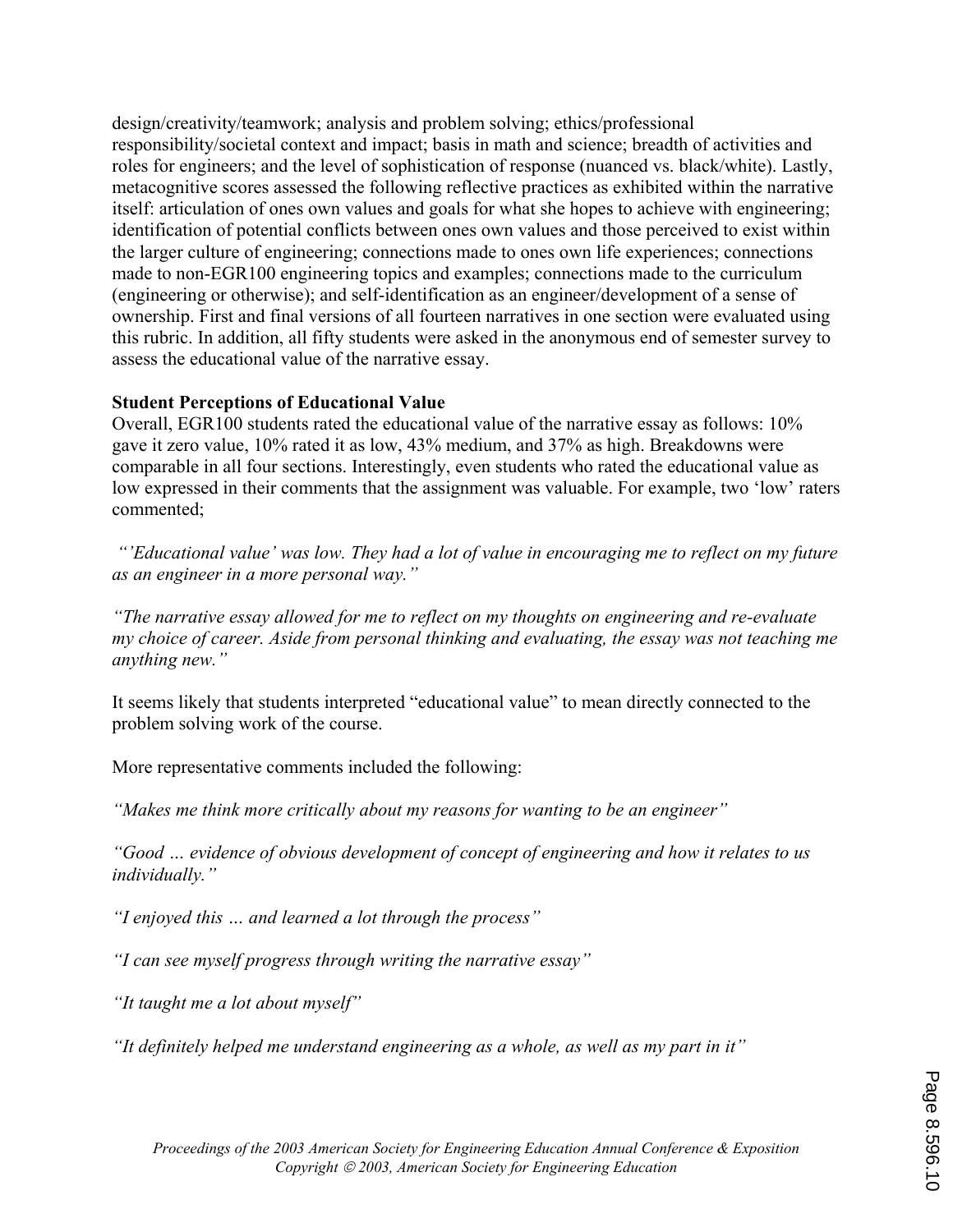*"I enjoyed writing the narrative in sections throughout this course. I thought that in doing so I could tacitly view how my perceptions on engineering had changed and developed."* 

## **Measures of Improvement**

In Figure 5, the mean  $\pm$  standard deviation of scores on the assessment rubric are shown for the first and final versions of the narrative. Data were analyzed statistically with a one-factor ANOVA, where version-of-essay was used as the independent factor. Overall, the total score increased significantly between the first and final versions by  $71\%$  ( $p < 0.0001$ ). Writing scores increased by 43% ( $p = 0.0004$ ), total 'content' scores increased 48% ( $p < 0.0001$ ), and metacognitive indicator scores increased by a notable 134% ( $p = 0.0003$ ). It is interesting to note that, of the content categories assessed, only communication, ethics/societal impact, and the sophistication of response increased significantly over the course of the semester. All other areas (design, analysis, math/science, breadth of roles) were not significantly greater by the end of the semester than at the start because students tended to include these components in their initial descriptions of the nature of engineering. By contrast, all metacognitive indicators assessed increased significantly (73% - 343%), with the exception of 'making connections to events in ones own life' which increased by 40% but was not statistically significant ( $p = 0.2557$ ).

## **Correlation to Course Grades**

We were also interested in determining whether components of the final (version 3) narrative scores could serve as predictors of overall student course grades. Simple linear regression analyses were run with course grade (not including the narrative essay component) as the dependent variable, and total narrative score, content score, and metacognitive indicator score as the independent variables (each model was run separately). Overall, the best individual predictor of course grade was the metacognitive indicator score ( $\overrightarrow{R}^2$  = 0.34, p = 0.0278), with total narrative score explaining only 3% more of the variability in course grade than the metacognitive score alone ( $R^2 = 0.37$ ,  $p = 0.0199$ ). By itself, the content score explained less of the variance in the course score than did the metacognitive score ( $R^2 = 0.29$ ,  $p = 0.046$ ). When metacognitive score and content score were analyzed as covariates, the two together did not significantly outperform metacognitive score alone as a predictor of student course grade ( $R^2 = 0.36$ ). Thus, metacognitive indicators appear to be statistically significant predictors of how well a student performed in EGR100. Although the coefficient of determination  $(R^2)$  is less than 40% in all cases, these numbers are fairly high when one considers that 75% of the course grade (without the narrative essay) is based on some form of group (rather than individually produced) work.

## **Qualitative Examples**

Perhaps the most effective evidence of student growth in understanding the nature of engineering and how they see themselves in relation to it comes from the narrative essays themselves.

## *Example #1*

In her first essay, student #1 writes, "The Webster dictionary defines engineering as the application of mathematics and science by which the properties of matter and the sources of energy in nature are made useful to people." She goes on to describe her experiences with the FIRST robotics competition in high school, working alongside professional electrical engineers, concluding, "I formed ideas of what it was to be an Electrical Engineer, I thought and still think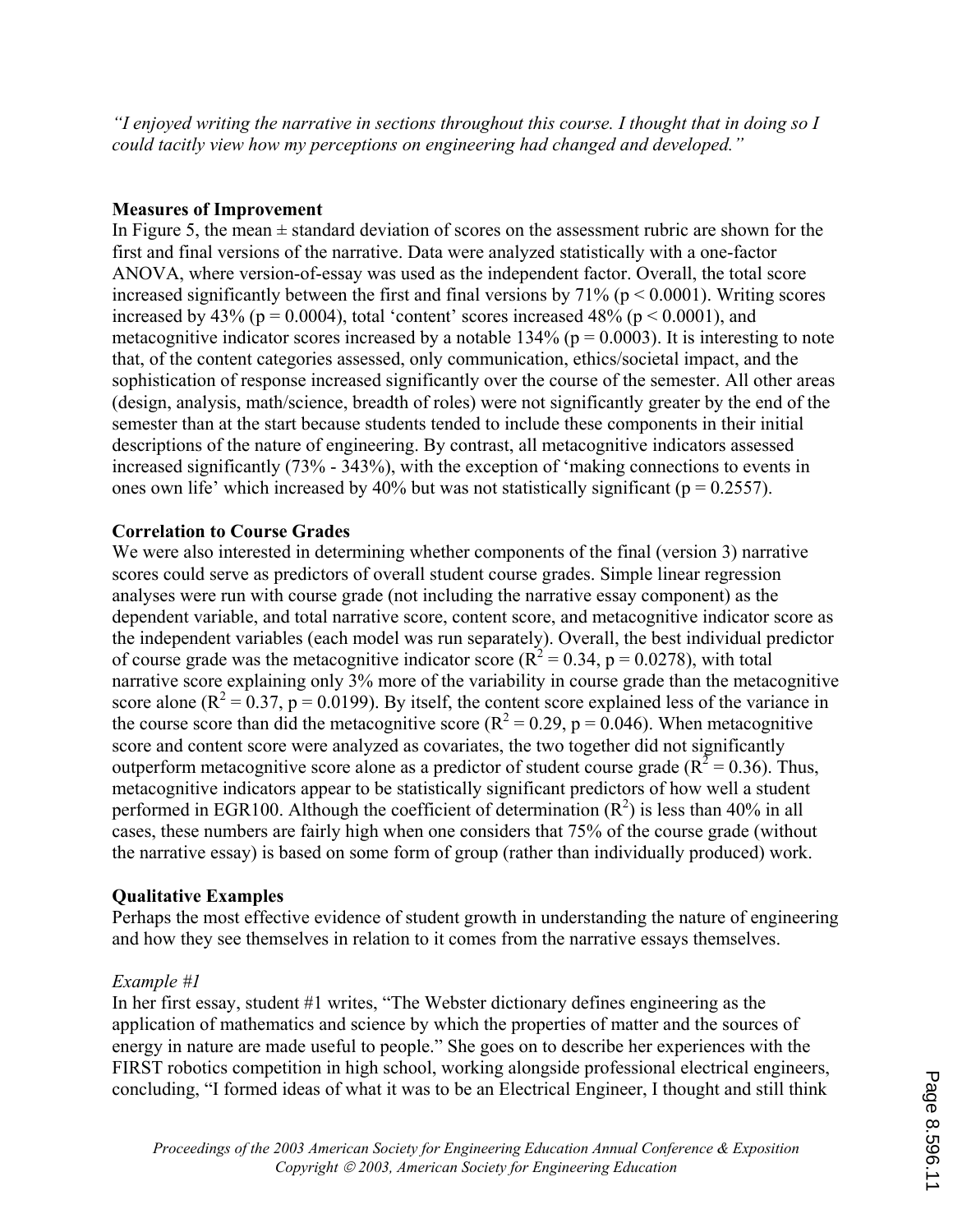that it involves circuitry and programming exclusively. Due to my bias, I maybe am limiting myself to one form of engineering without properly disqualifying the other subdivisions." She concludes her essay with, "I joined the Smith Engineering program in hopes of discovering my specific love of the trade."

Student #1 begins the final version of her narrative as follows: "One day during class Professor Mikic pointed out that our class spoke of engineers as they, them, he, she, or engineers, but never as I or we. I think it was that day when I started to think of my place in engineering. Now as I think back to the fifteen weeks I spent in the Introduction to Engineering course I realize that…I formed my own definition of engineering while working through three components of the course…[which served as] stepping-stones to me defining engineering and finding my place in the field." The first transformation this student describes is her developing sense of ownership and belonging to a community: "When giving the presentation of the final report I realized that a lot of the impersonal expressions disappeared during the presentation. I started making statements like 'we as female engineers are underrepresented in the field' and 'being a minority in engineering…' These statements surprised me, but it allowed me to see that I was making engineering my own, something that was tangible. In a sense it was no longer an unobtainable goal it was something that I could reach with the proper direction." The second transformative experience this student describes is working with her community collaborators for the design project (a local  $6<sup>th</sup>$  grade science teacher and her students). She comments, "This made me realize that engineering is a field that I want to continue to pursue, not because of the amount of money I will make, but based on the fact that I am making something to help or improve a person's life. I also think that the concern of human life is a result of learning the beginnings of engineering at a liberal arts institution rather than a school of engineering." To conclude her narrative, this student returns to the Webster dictionary definition of engineering, but does so in order to move beyond it: "The stated definition is very general and through my experience in Introduction to Engineering I was able to form my own definition. Engineering is applying scientific and mathematical principles that are appropriate for the community [for which] the design is being created in the hopes of making a useful tool for [that] community."

## *Example #2*

Student #2 began the semester with a fairly sophisticated response to the narrative essay assignment, but demonstrates in her final version that she is thinking more deeply about many new issues that she associates with the choice of being an engineer. For this student, one of the most pressing issues had to do with what it would be like to be a woman engineer: "At the beginning of the semester, I was especially concerned about how it will feel to be a woman working in a male-dominated field. I wonder, how will people respond to me as a woman engineer; will they still treat me with respect? I have no idea what kind of discrimination, if any, I will face. I was especially thinking about this issue when we were discussing the Citicorp tower. I thought to myself how horrible it would be to be in [Le Messurier's] place, and how much more horrible it would be to be in his place as a woman. I imagined my face turning red while I admitted that I had helped to design a building now in danger of collapse; would my mistake be blamed on the fact that I am a woman? Would the public laugh at the woman who tried to be an engineer and wound up designing a defective building? And would people's confidence in women engineers decrease? It seems like not only would I have the terrible responsibility of many people's safety, but I would also be carrying the responsibility of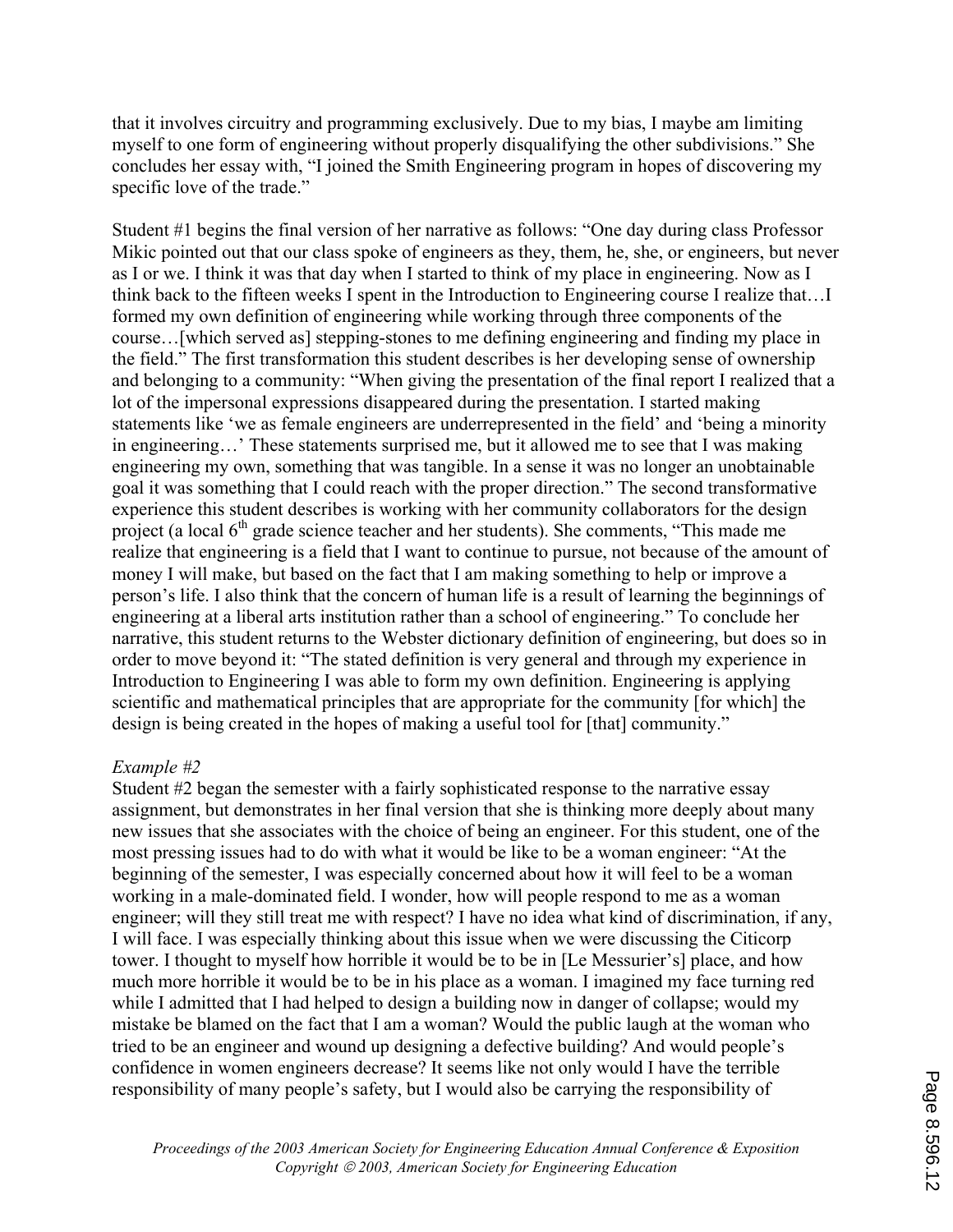representing other women engineers…Nevertheless, since coming to Smith, I also realized that I have been thinking about my role as a woman engineer in the wrong terms...I should not be a woman trying to 'sneak' into a world dominated by men, hoping to somehow let it go unnoticed that I am different from men; instead I should (ideally) be able to go into engineering with the full assertiveness and confidence of a woman ready to bring new perspectives to the field."

This student goes on to raise many issues with which she is currently struggling, including whether or not the engineering curriculum gives her enough academic freedom to explore other areas to the extent that she feels she needs to be a well-rounded thinker: "When we talked about the 'two cultures' of science and the humanities, it seemed like we focused on the need for dialogue between the two, but we did not talk enough about the need to *fully develop ourselves* in both areas. I wonder if such a balance is even possible in our society, or if it is, how talented must someone be to achieve it?" Later she reflects on the ethical responsibilities of engineers: "I realized that even a seemingly benign advancement such as a steam-powered car could greatly exacerbate the poverty levels in some developing countries' oil-dependent economies. How … can one address an ethical issue so complex as to entail weighing the value of future environmental stability (and consequently people's future quality of life) against the value of people's quality of life today? I wonder what ethical issues I may face, and how appropriately I will address them." As the semester unfolded, this student found her interests in environmental engineering growing to the extent that the passion she feels for making a difference in the world through environmental engineering begins to outweigh the many uncertainties and fears she has identified. She writes of one guest lecture in particular: "The … lecture invigorated me so much that I have hardly even thought about my engineering-related insecurities in the last few weeks." She concludes her essay with confidence: "Though my anxieties and insecurities of course still exist, I am trying to focus on the fact that I truly feel I made the right decision in deciding to be an engineer. I really want to become more involved in environmental issues on a scientific level, and I am trying to focus on that goal more than on any nasty speed bumps I may hit on the way. Besides, maybe those aspects of engineering that sometimes worry me, such as the discrimination I may receive…may also become opportunities for accomplishing some good."

#### *Example #3*

Another common theme raised by students was their desire for socially responsible, meaningful work. In her first essay, one sophomore discusses her initial choice to be a physics major because of her love of math and science, but then adds, "my new involvement in social justice convinced me that I wanted to work towards improving lives more directly than a physicist might…So after pondering my potential life as a physicist, I decided that I wanted more social responsibility. From the little that I've heard and read, engineering might be the right mix of math, science, and social responsibility."

In her final version, this student quotes from readings from her humanities and a social science classes as she outlines the various considerations that an engineer must have. From social theorist Harold R. Kerbo, she concludes that "with new technologies come people without those new technologies…In addition to accessibility and affordability, engineers must keep in mind that what is best for some is not best for all." Drawing on the work of Vandana Shiva, a worldrenowned environmental activist and one of India's leading physicists, this student writes that "Engineers working with 'less developed' countries must have cultural sensitivity and a deep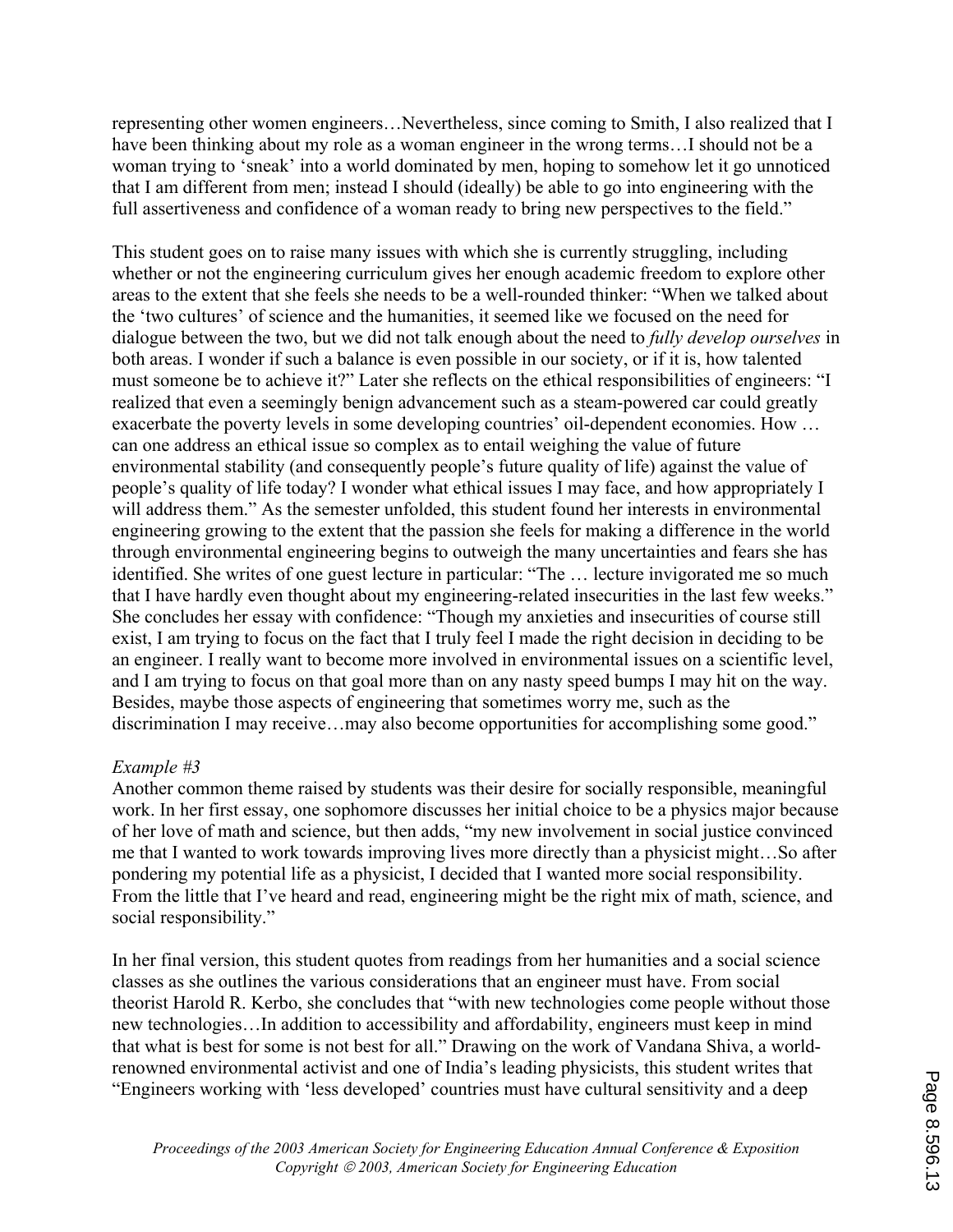understanding of the area's structure before designing and/or installing new technologies." Next, she moves on to discuss the absence of engineers from politics and states that "We should heed [C.P.] Snow's warning about over-specialization, and rid ourselves of the notion that an engineer's job is simply to design and build machines while letting others decide where and why." Finally, she concludes: "these are my current views on the engineer's role in society. Technology can help society, I'm sure. I just need to determine how. I hope that with engineering, I can … [work on] problems knowing that if I come up with a reasonable, correct solution, it will be the source of some societal change, be it large or small, that will benefit people equally."

#### *Example #4*

Initially, student #4 began with a very simplistic view of engineering in her first essay: "I was first drawn to Engineering when I heard it involved my two favorite subjects, physics and math. Aside from that, I thought it would be cool to wear a hard hat and boss people around on construction sites. As I begin to learn more about engineering I realize the vast opportunities that are in this field, from Environmental Engineering to engineering the atom bomb. There are a lot of really incredible things that engineers do, but also a lot of dangerous and scary things that engineers participate in."

By the end of the semester, this student chooses to focus on three specific aspects of engineering: "communication, working with a team, and developing a social conscience. By focusing on these three aspects I hope to become a well-rounded engineer, and find the field of engineering that is right for me." After discussing why she views these topics to be germane to engineering, she writes, "Communication, teamwork and social consciousness are three aspects that I see as continuing to be important priorities as I begin to pursue a career in the engineering field. In the Introduction to Engineering class this semester I was challenged by the techniques of proposal writing and oral presentations to improve my ability to constructively convey my ideas to other people. I grew through my involvement with a team that demanded I put forth my best effort. I developed my place within this team, and learned how I can work best with a group of people who think differently from me. At Smith College I am exposed to political and social discussions which help me to develop my opinions on issues that could affect what type of engineering I pursue."

#### *Example #5*

For this student, at the start of the semester, engineering involved "applying math and science to situations" but could "also be more product-oriented." She discussed her involvement with FIRST robotics in high school, and her desire to have "a job that has some meaning outside my office building." By the end of the semester, she reflects: "Since I have come to Smith, I have continued learning about engineering in general, but I have also started to learn about the societal context of engineering and to examine how my own goals and values might relate to a career in engineering…While the engineering culture certainly falls within the scientific culture, I believe that in engineering there is much overlap into the humanities culture. It is important for engineers to know about the world for which they are designing products. I think that this is the importance of studying engineering at a liberal arts college. While graduates of a more technical college may have a better knowledge of the details of engineering, I will know the basics of engineering, but I will also have a context for my work. I will be able to think both about designing the product and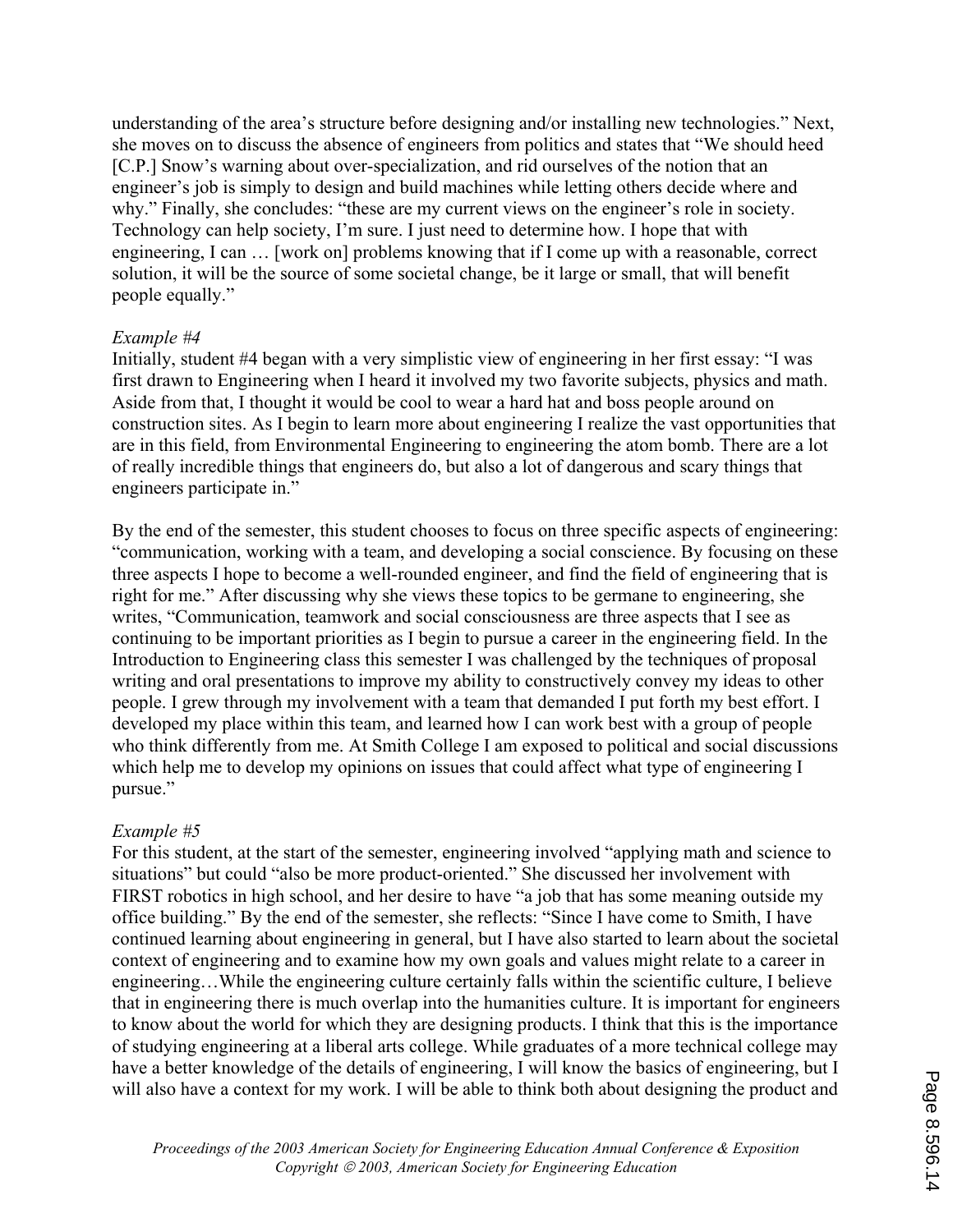about the societal impact the product will have. In addition, while the specific technical details will change, the basic principles will remain the same. This holistic view of engineering is one of the elements that attracted me to [it] in the first place." As she "began to think about [her]self as an engineer," her vision of engineers came across as an extremely positive group with which to identify: "When I think of engineers that I have seen, I think about strong, creative, knowledgeable people sharing ideas within their team to achieve a common goal."

#### *Example #6*

In this final example, the student chose to take a more creative approach to the narrative. She sets the scene: "The year is 2020. I'm sitting in front of the fireplace with my eight year old daughter, Eva. We stretch out our cold toes and wiggle them to heat them up. 'Mummy, how was work today?' Eva asks me. 'It was great,' I answer honestly. I do love my job. I work with a lot of different kinds of people. We all have different knowledge backgrounds, but we all have the same purpose: we are engineers. 'Mummy, what's an engineer?' she says.'' The scene unfolds with Eva's innocent questions providing opportunities for the future practicing engineer to articulate her views on the nature of engineering and how she is achieving her goals. In one passage, the mother explains the importance of diversity and teamwork: "If I worked with a lot of other mechanical engineers, our ideas wouldn't have the same variety that the ones at my work do. It would be like if your … teacher was asking everyone what their favorite color was, and then you had to make a painting out of everyone's favorite color, but everyone's favorite color was purple, so the painting was just purple and boring. But in my company it's as if we all have different favorite colors, because we all know a lot about different things. So our painting can be really interesting."

#### **Narratives and Choosing to Major in Engineering**

Based on the dramatic increase in students' development of a sense of ownership and selfidentification as engineers by the third version of the narrative (+247%), we hypothesized that, compared to prior years of EGR100, the current year's class might exhibit an increase in retention indicators. In 2001-2002 (when no narrative essay assignments were used), 78% of 59 students indicated that when they enrolled in the course they had intended on majoring in engineering, while only 66% indicated that this was still the case at the end of the semester. In the current academic year, a comparable percentage of students (79%) indicated that they had intended on majoring in engineering when they enrolled in the course, whereas 85% indicated this was still the case at the end of the semester. While larger sample sizes are required to examine whether the use of narratives can aid in students' sense of belonging and, ultimately, retention, our preliminary data are intriguing in this regard.

#### **Summary and Conclusions**

In summary, the use of narrative essays in our Introduction to Engineering course appears to be a valuable tool for assessing the evolution of students' thoughts on the nature of engineering and how they see themselves in relation to the field. Specifically, metacognitive indicators (as evaluated in the narrative essay) increased dramatically over the course of one semester, suggesting that students are developing the skills of reflecting on their learning in relation to their broader educational and life goals. Scores on the final version of the narrative essay were positively and significantly correlated to overall course performance, with metacognitive indicator scores providing a better correlation to course performance than engineering content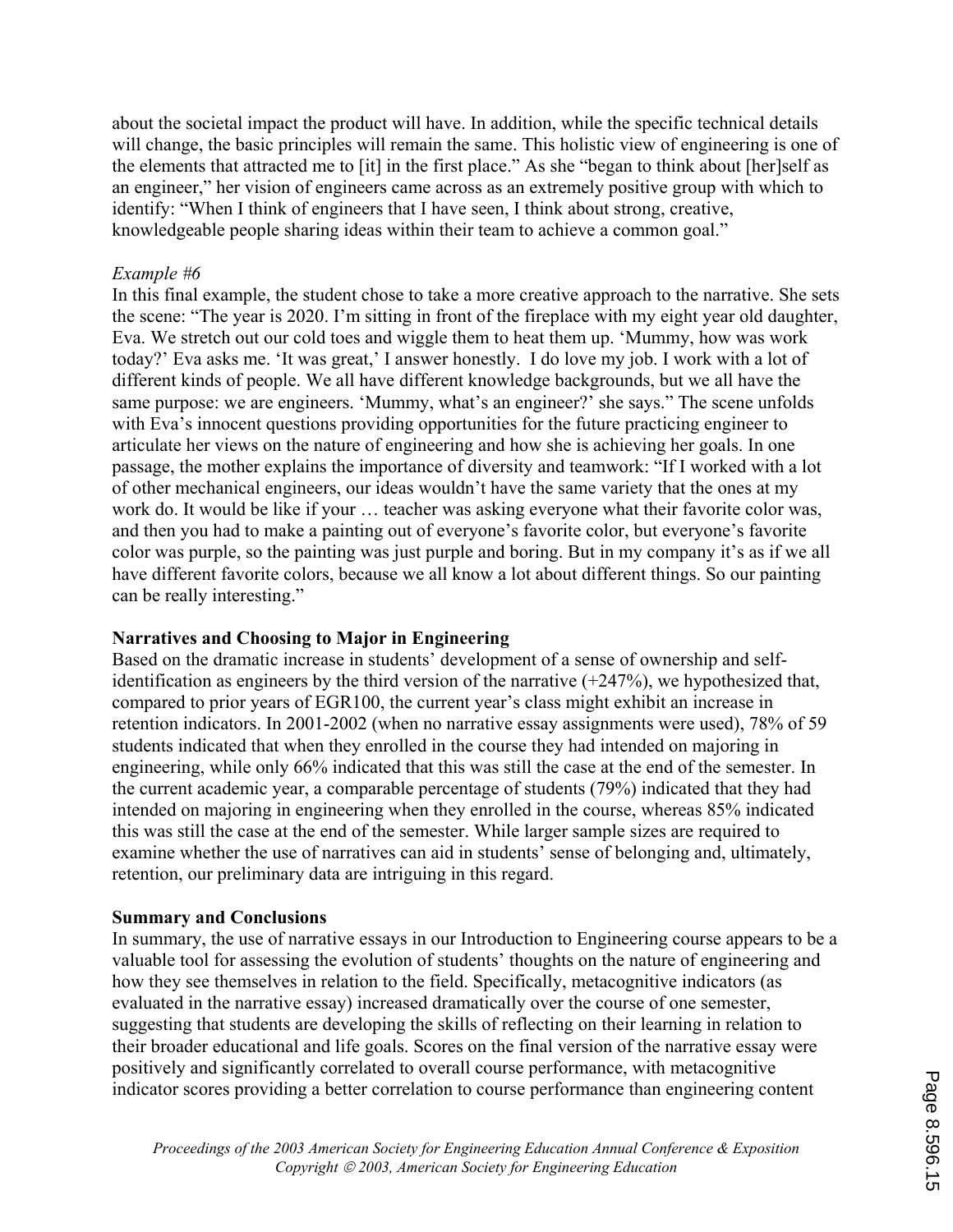scores. The majority of students viewed the educational value of the narrative essays to be between "Medium" and "High," with all students perceiving some value in the activity even if they did not view it as 'educational.' Perhaps more important than their use as an assessment tool, the narrative essay provides a mechanism for students to draw connections between their curricular activities, engineering in general, and their own personal goals and values. Students' sense of ownership and belonging to the community of engineering increased significantly over the course of the semester and may be linked to indicators of intention to persist in the major. We plan on asking students to revisit their first year narrative essays at the start and end of senior year as a way of assessing the continued evolution of their views on the nature of engineering throughout their undergraduate years.

#### **Discussion**

We are much encouraged by what we have seen as a result of using conceptual maps and narratives. Both of these instructional tools have helped move students toward a more inclusive, inter-related, and meaningful understanding of the material they are encountering in these engineering courses. Further, we believe that student thinking will continue to be affected by these strategies beyond the specific courses. We recognize that these finding are preliminary. However, in our minds, they justify refining, continuing to use, and even expanding their use. Among our next steps will be to collect more and better evidence on the effect of using these strategies.

#### **Acknowledgement**

This research has been partially supported with a generous grant from the GE Fund.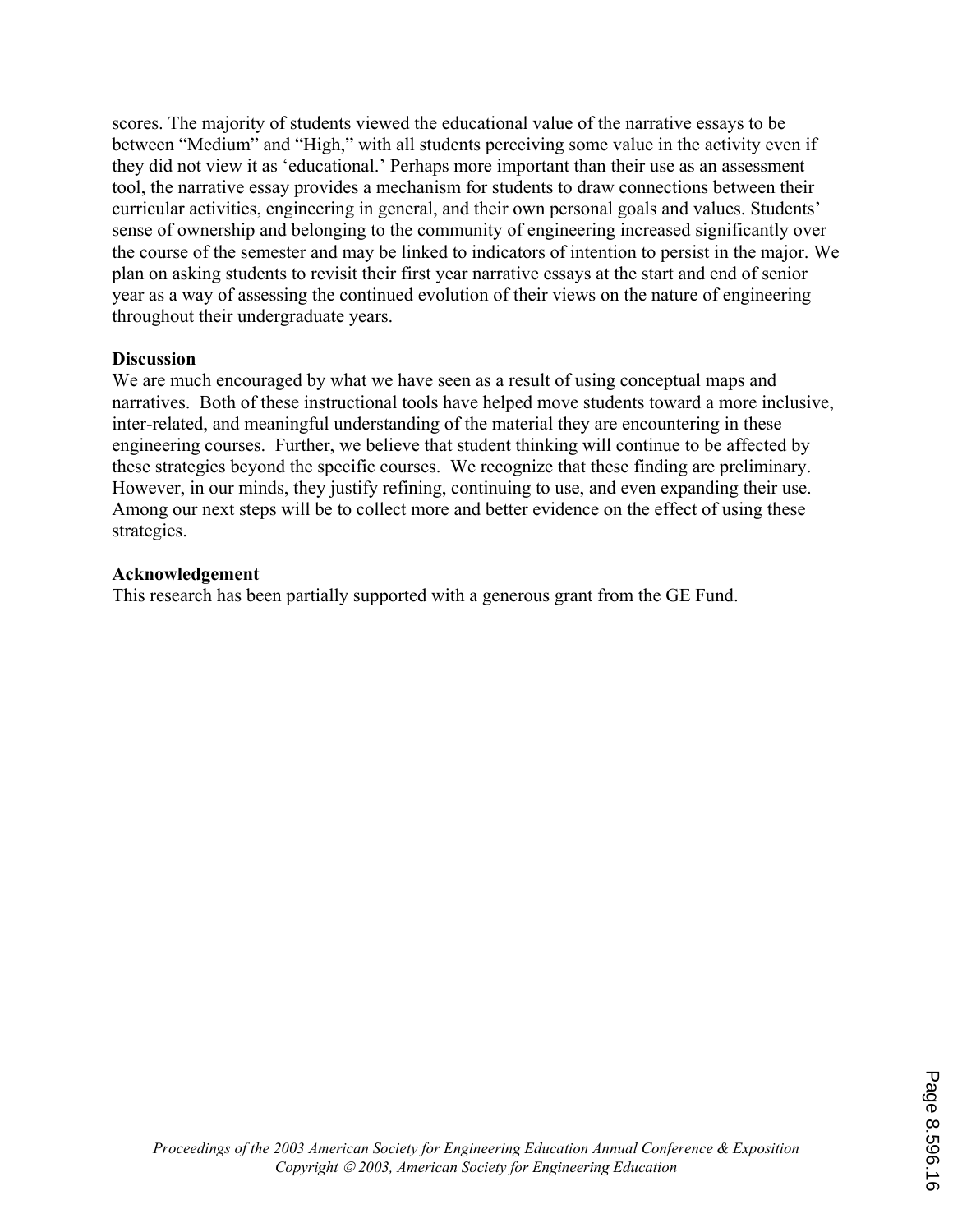

All concepts are related in complex ways.

Using formulae, algorithms, procedures and conservation laws we can quantify these key properties. Quantification represented by **Q** 

Purpose? So we can effectively use objects in the engineering design process.

**Figure 1:** Course concept map used in the beginning of EGR 270.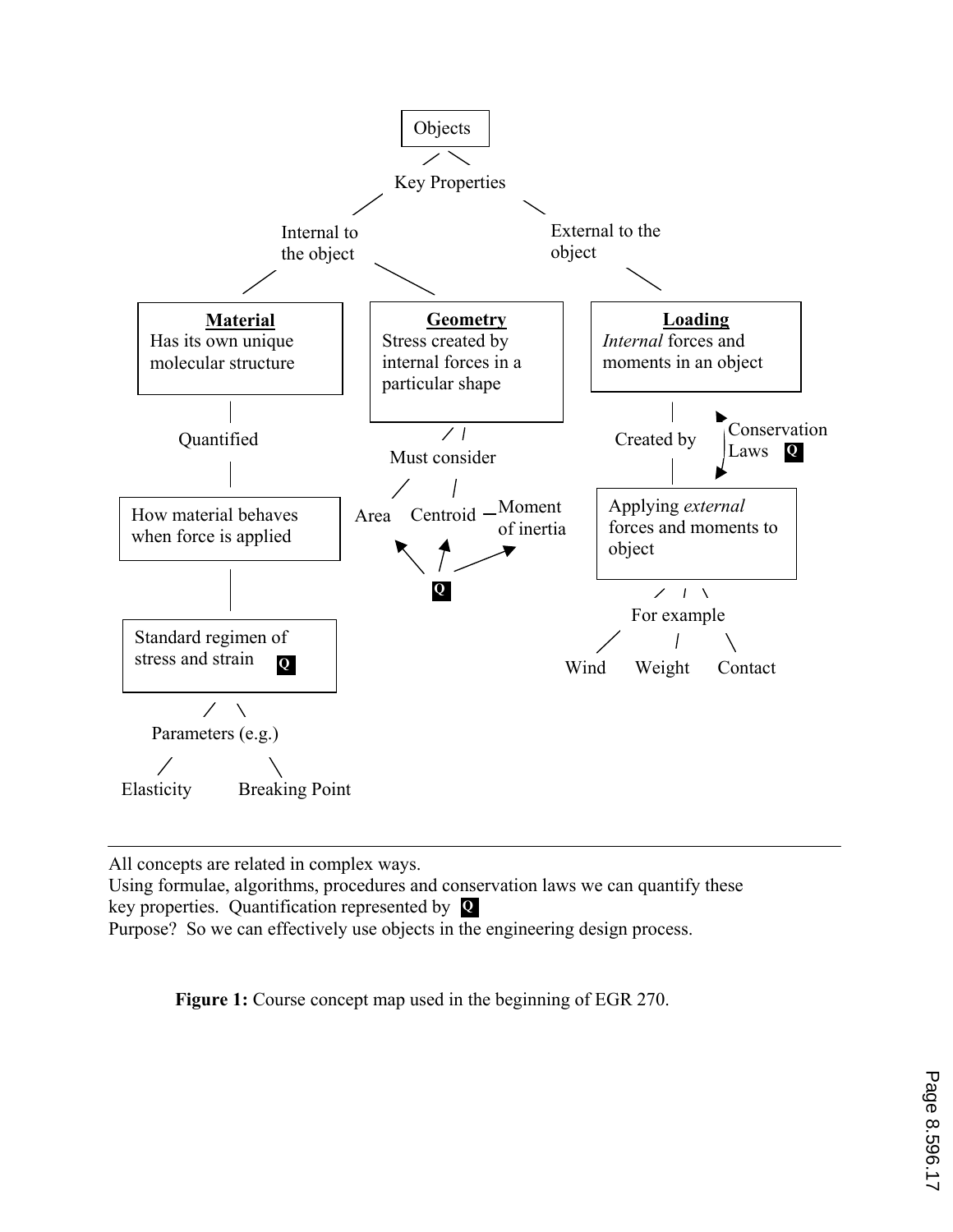## **EGR 270 Concept Map**

In EGR 270 you will apply and build upon what you have already learned in physics, chemistry and calculus to understand how matter responds to forces. This map focuses on the relationship of the three factors—material, geometry, and loading—that affect the response.



All concepts are related in complex ways.

Using formulae, algorithms, procedures and conservation laws we can quantify these key properties. Quantification represented by **Q** 

Purpose? So we can effectively use objects in the engineering design process.

**Figure 2:** Advanced course concept map used toward the end of EGR 270.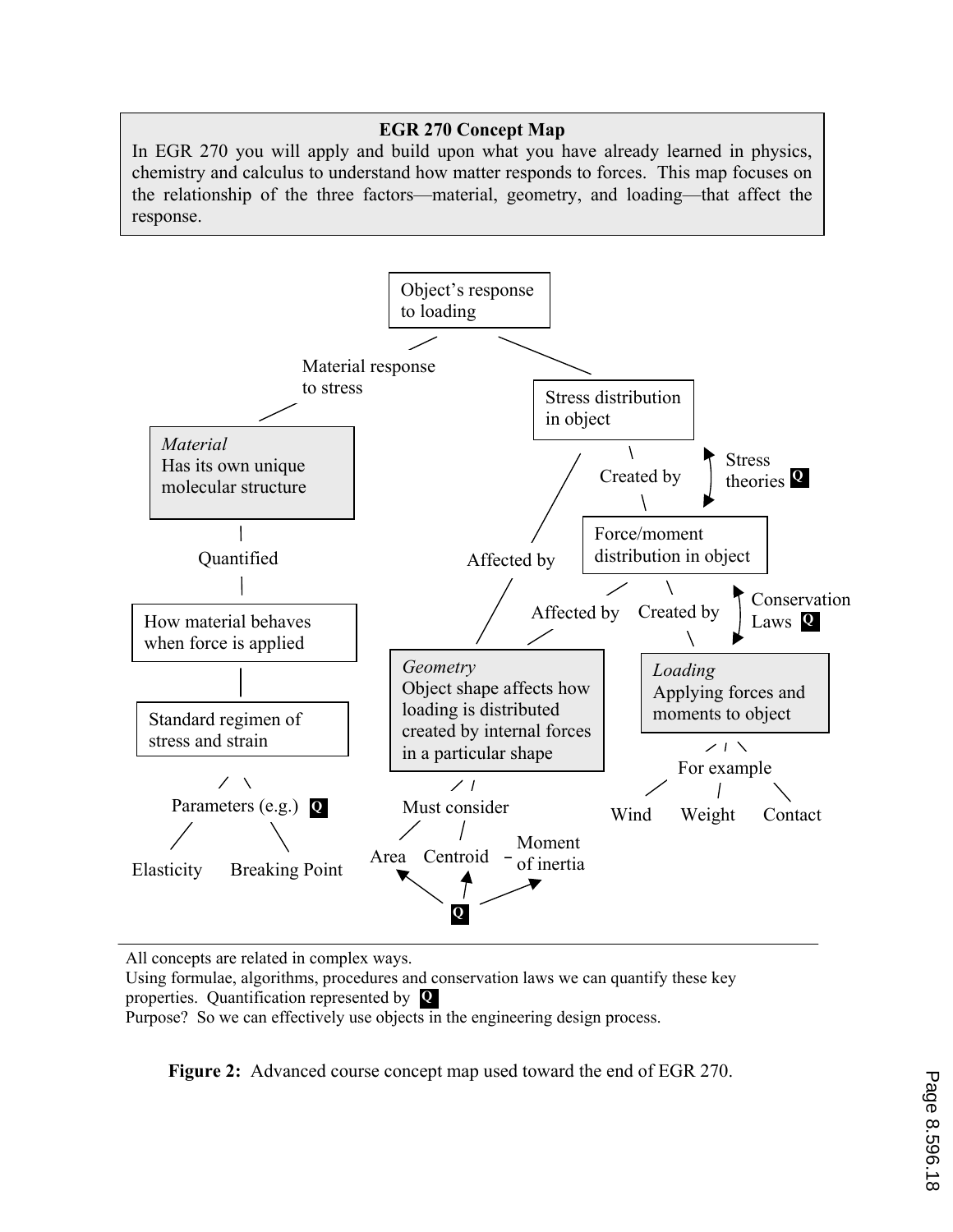

**Figure 3:** Dynamics concept map used in EGR 270.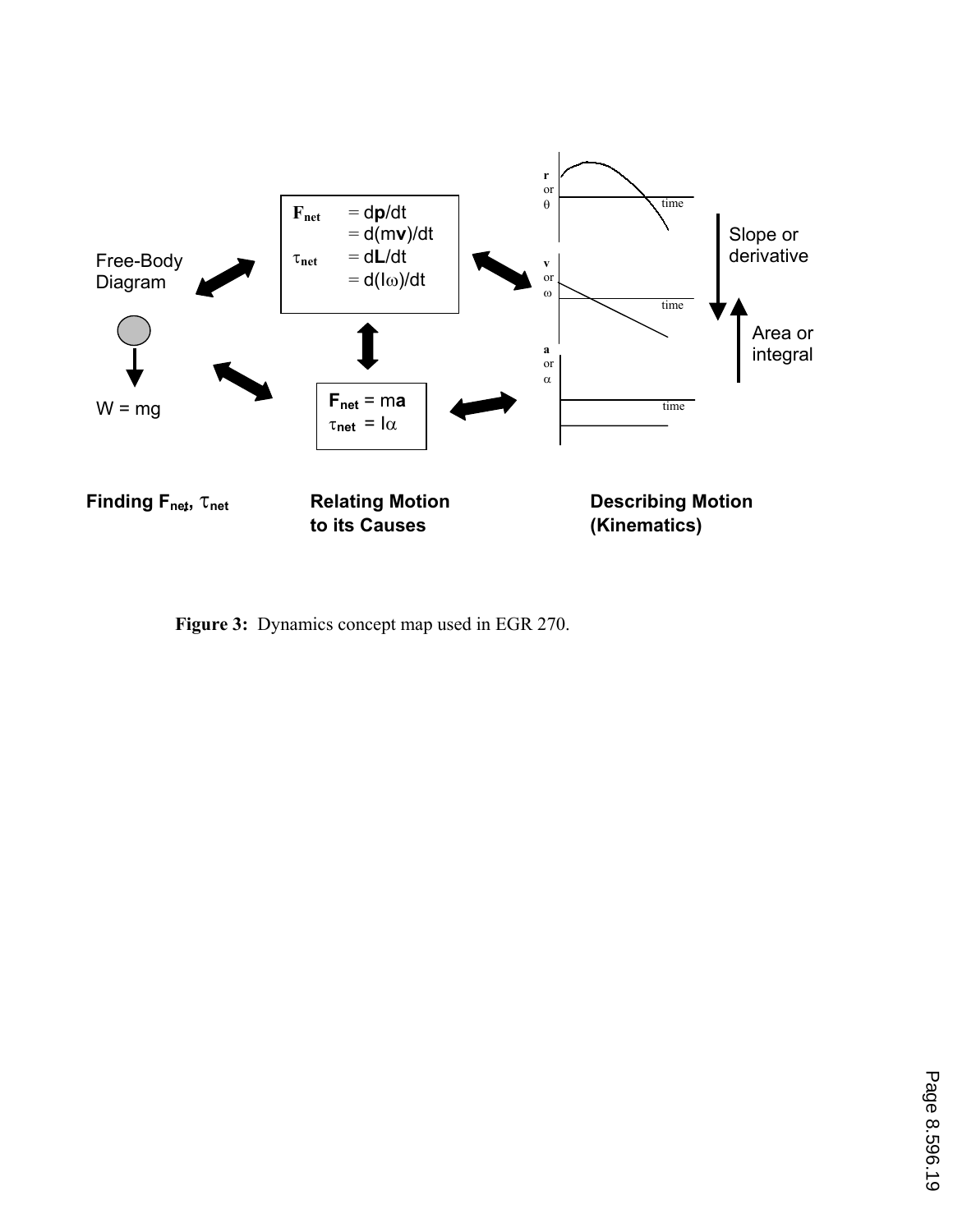|                |                                                                                                                                                                                                                   |      | <b>Standard</b>  |
|----------------|-------------------------------------------------------------------------------------------------------------------------------------------------------------------------------------------------------------------|------|------------------|
|                | <b>Learning Objective</b>                                                                                                                                                                                         | Mean | <b>Deviation</b> |
|                | I have developed a conceptual understanding of how loading,<br>geometry, and material properties affect the mechanical behavior                                                                                   | 4.56 | 0.51             |
|                | of a continuum.                                                                                                                                                                                                   |      |                  |
| $\overline{2}$ | I have developed problem solving competence based upon<br>fundamental principles in calculating internal and external forces<br>for statically determinate 2D and 3D mechanical systems in static<br>equilibrium. | 4.60 | 0.58             |
| 3              | I have developed problem solving competence based upon<br>fundamental principles in calculating internal and external forces<br>for calculating centroids.                                                        | 4.32 | 0.63             |
| $\overline{4}$ | I have developed problem solving competence based upon<br>fundamental principles in calculating internal and external forces<br>for describing the behavior of damped and forced vibrating<br>systems.            | 3.28 | 0.79             |
| 5              | I have improved my understanding of calculus and physics<br>through their application.                                                                                                                            | 4.36 | 0.95             |
| 6              | I have improved my skills in oral, written and<br>visual<br>communication.                                                                                                                                        | 3.64 | 1.11             |
|                | I have improved my ability to work effectiely in a team.                                                                                                                                                          | 4.12 | 0.83             |

**Table 1:** Student perceptions of achieving each of the EGR 270 learning objectives (Based upon the responses of 25 of the 27 students enrolled in the course.)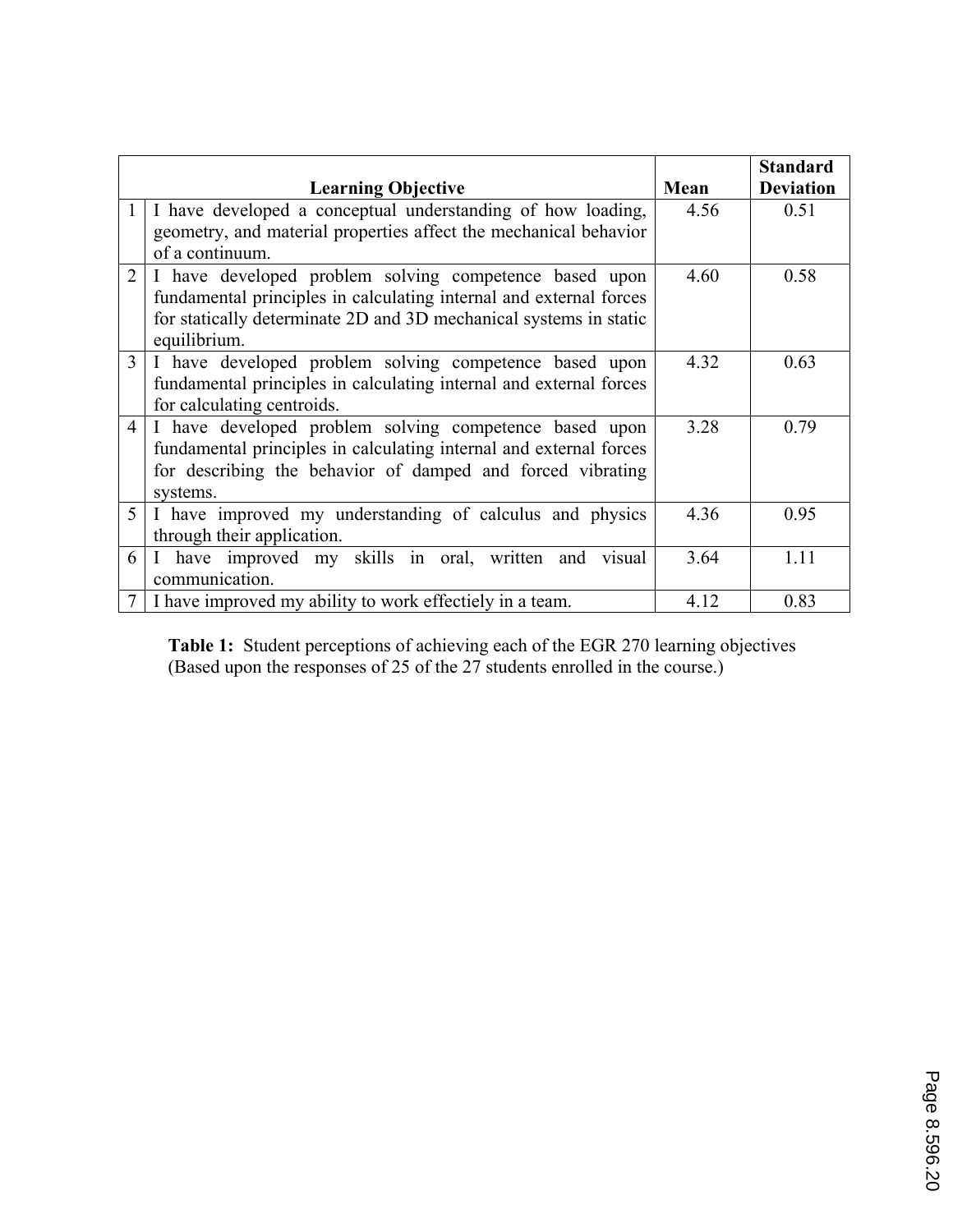|                | How helpful is it?                             |                                             |  |  |  |
|----------------|------------------------------------------------|---------------------------------------------|--|--|--|
| <b>Student</b> | <b>Course Concept Map and Story</b>            | <b>Dynamics Concept Map</b>                 |  |  |  |
|                | shows direction of course which is good        | extremely helpful! Helps show how all       |  |  |  |
|                |                                                | those formulas and concepts are related     |  |  |  |
|                |                                                | which helps me to understand new ones       |  |  |  |
|                |                                                | based on old ones I'm already confortable   |  |  |  |
|                |                                                | with                                        |  |  |  |
| $\overline{2}$ | extremely                                      | extremely                                   |  |  |  |
| 3              | confusing                                      | ?                                           |  |  |  |
| $\overline{4}$ | very helpful                                   | very helpful                                |  |  |  |
| 5              | a good reference to keep in mind as the        | Puts the class and semester into an easy to |  |  |  |
|                | course goes on. Puts things into perspective   | understand form. We always know where       |  |  |  |
|                |                                                | we're going                                 |  |  |  |
| 6              | It was very helpful in outlining EGR           | helped to synthesize imformation            |  |  |  |
|                | education                                      |                                             |  |  |  |
| 7              | nice! Definitely helped to see the big         | really great? One method of looking at all  |  |  |  |
|                | picture                                        | that type of problem                        |  |  |  |
| 8              | helpful but not sure how book follows map.     | helpful but I wish I had a review of        |  |  |  |
|                | Maybe add chapters to map                      | integrals first                             |  |  |  |
| 9              | I like maps                                    | what is this?                               |  |  |  |
| 10             | It was okay. I don't know idf the map is       | I think it's really important               |  |  |  |
|                | really that important.                         |                                             |  |  |  |
| 11             | it is interesting, especially to keep the big  | extremely helpful                           |  |  |  |
|                | picture in mind                                |                                             |  |  |  |
| 12             | helpful                                        | very helpful                                |  |  |  |
| 13             | very helpful to see the big picture            | very to see how everything fits together    |  |  |  |
| 14             | most classes just dive right in, but this      | very! It's great to be able to fall back on |  |  |  |
|                | actually tells you why you're doing what       | the basic F=ma when I'm struggling with a   |  |  |  |
|                | you're doing—very helpful                      | problem. The graphs are very helpful also   |  |  |  |
| 15             | it's nice to visually see how this course fits | this was very helpful for me to understand  |  |  |  |
|                | into the big picture                           | how to set up every problem. I think it's a |  |  |  |
|                |                                                | very good approach for this class           |  |  |  |
| 16             | it's good to have a sense of what this class   | very helpful in clarifying the concepts     |  |  |  |
|                | is about at the beginning of the semester      |                                             |  |  |  |
| 17             | pretty helpful in understanding the big        |                                             |  |  |  |
|                | picture                                        |                                             |  |  |  |
| 18             | they were fine, but not very useful            | good reference                              |  |  |  |
| 19             | seems necessary                                | necessary                                   |  |  |  |

**Table 2:** Student perceptions on the helpfulness of conceptual frameworks used in EGR 270 (Based upon the responses of 19 of the 27 students enrolled in the course.)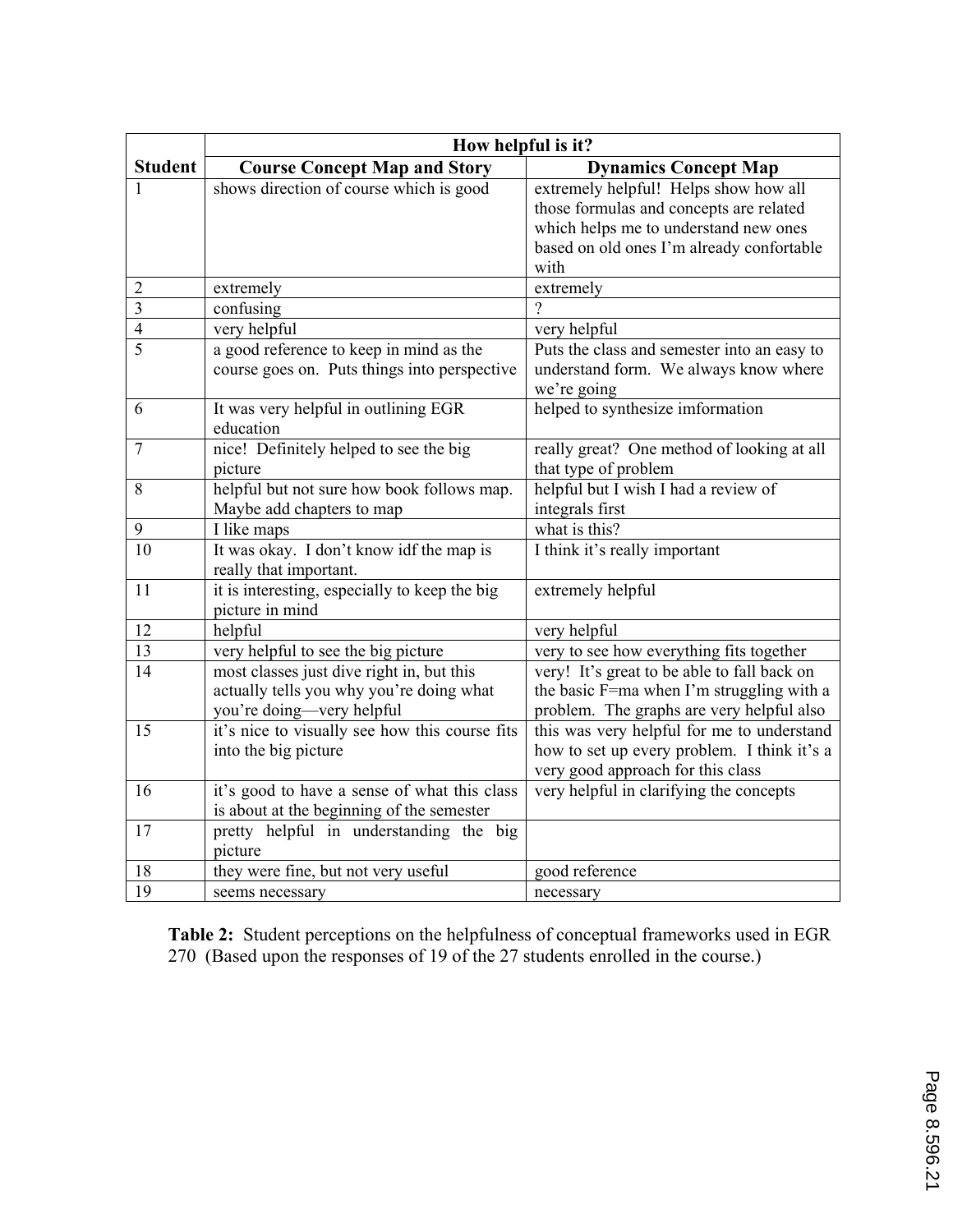## **EGR100 Engineering Narrative**

A 1998 HARRIS poll found that 61% of adults in the United States are not well informed about Engineering. One goal of this class is for each student to develop an understanding of the nature of the engineering profession. Your perspective on this will naturally evolve during this semester, over the next four years, and beyond. In this assignment, you will write a thoughtful narrative which expresses your current views on the nature of engineering and how you see yourself in relation to this field.

Why a narrative? Narrative communication (i.e. story-telling) is a powerful tool that people of all cultures use to communicate their understanding of the world around them. By developing a narrative about the nature of engineering, you will be engaged in a creative act that will help you to organize your thoughts about the subject of this course (and, perhaps, your major and your future career). This narrative assignment is about telling a two-part story. The first part is about the question: what is engineering? The second part addresses how you see yourself fitting in to that story. What are the central themes of this discipline, and how are they relevant to your own personal values and goals? Such a story will help you make sense of this vast area, and, more importantly, provide a framework within which you can begin to piece together the ways in which different components of your education fit together as part of a greater whole.

This narrative is due in class on Sept. 12, and revised versions that reflect your changing perspective will be due on Nov. 7, and during the final exam week.

**Figure 4:** Instructions given to students for Narrative Essay in EGR100.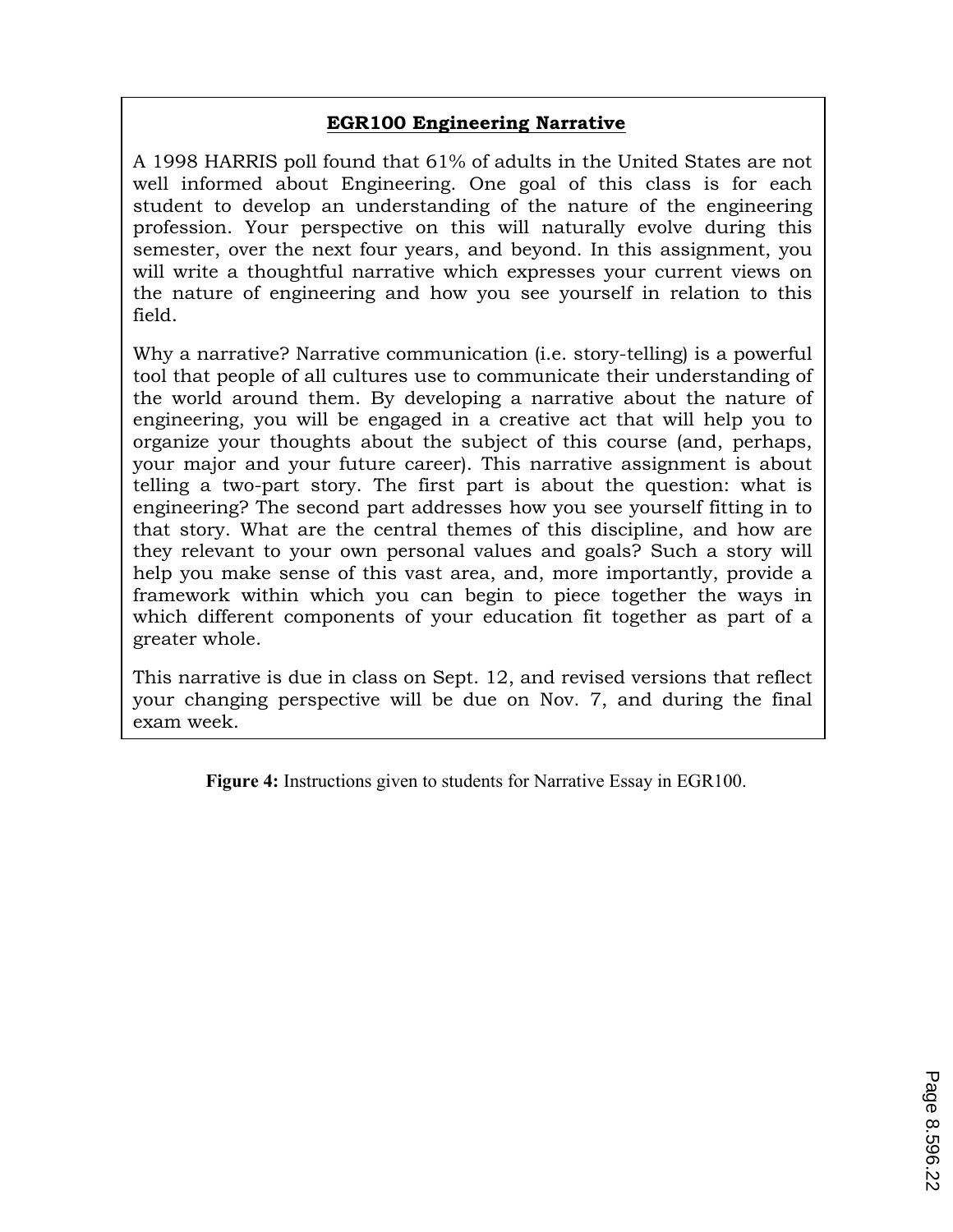| <b>EGR100 NARRATIVE ESSAY RUBRIC</b>                                      |                  |                 |            |  |  |  |  |
|---------------------------------------------------------------------------|------------------|-----------------|------------|--|--|--|--|
| <b>Topic</b>                                                              | <b>Version 1</b> | Version 3       | Change     |  |  |  |  |
| $\mathbf{I}$ .<br>Writing Style (10 pts)                                  | $5.29 + 1.68$    | $7.57 \pm 1.22$ | $+43%$     |  |  |  |  |
| Coherent essay takes reader to a destination vs. random collection of     |                  |                 |            |  |  |  |  |
| thoughts or ideas                                                         |                  |                 |            |  |  |  |  |
| $\Pi$ .<br>Nature of Engineering                                          |                  |                 |            |  |  |  |  |
| Content identified:                                                       |                  |                 |            |  |  |  |  |
| Communication (5 pts)                                                     | $0.43 \pm 0.85$  | $2.71 \pm 1.90$ | $+530\%*$  |  |  |  |  |
| Design/Creativity/Teamwork (5 pts)                                        | $3.07 \pm 1.27$  | $4.00 \pm 1.36$ | $+30%$     |  |  |  |  |
| Analysis/Problem Solving (5 pts)                                          | $1.86 \pm 1.51$  | $2.57 \pm 1.65$ | $+38%$     |  |  |  |  |
| Ethics/professional responsibility/societal context $\&$ impact (10 pts)  | $3.50 \pm 2.50$  | $6.79 \pm 2.75$ | $+94%$ *   |  |  |  |  |
| Basis in math and science (5 pts)                                         | $3.36 \pm 1.34$  | $3.29 \pm 1.68$ | $-2\%$     |  |  |  |  |
| Breadth of activities/roles encompassed by 'engineering' (5 pts)          | $2.93 \pm 1.49$  | $3.14 + 1.51$   | $+7%$      |  |  |  |  |
| Sophistication of response (nuanced vs. black/white) (10 pts)             | $4.21 \pm 1.58$  | $6.07 \pm 1.98$ | $+44\%*$   |  |  |  |  |
| Identifies own values/goals for what she hopes to accomplish with<br>III. | $2.93 + 2.30$    | $5.07 + 2.56$   | $+73%$     |  |  |  |  |
| engineering (10 pts)                                                      |                  |                 |            |  |  |  |  |
| Identifies potential conflicts between own values and those she<br>IV.    | $0 + 0$          | $1.57 + 1.99$   | $N/A^*$    |  |  |  |  |
| perceives to exist in the culture of engineering (5 pts)                  |                  |                 |            |  |  |  |  |
| V.<br>Connects to events in her own life/own experiences (10 pts)         | $3.71 \pm 3.05$  | $5.21 \pm 3.74$ | $+40%$     |  |  |  |  |
| VI.<br>Connects to other engineering topics or examples (10 pts)          | $1.00 \pm 1.75$  | $3.07 \pm 3.27$ | $+207\%*$  |  |  |  |  |
| VII.<br>Connects to curriculum (engineering or broader) (5 pts)           | $0.79 \pm 1.12$  | $3.50 \pm 1.40$ | $+343%$ *  |  |  |  |  |
| Self-identifies as an engineer/has a sense of ownership (10 pts)<br>VIII. | $1.21 \pm 1.37$  | $4.21 \pm 2.58$ | $+248%$ *  |  |  |  |  |
| <b>TOTAL:</b>                                                             | $34.3 \pm 11.7$  | $58.8 \pm 13.8$ | $+71\%$ *  |  |  |  |  |
| <b>TOTAL CONTENT SCORE (II):</b>                                          | $19.4 \pm 5.27$  | $28.6 \pm 4.54$ | $+47\%*$   |  |  |  |  |
| TOTAL METACOGNITIVE INDICATOR SCORE (III-VIII):                           | $9.64 \pm 6.38$  | $22.6 \pm 9.73$ | $+134\%$ * |  |  |  |  |

**Figure 5:** Evaluation rubric for narrative essays (versions 1 & 3) in one section of 14 students in EGR100. Data indicate mean  $\pm$  standard deviation. (\* p < 0.05).